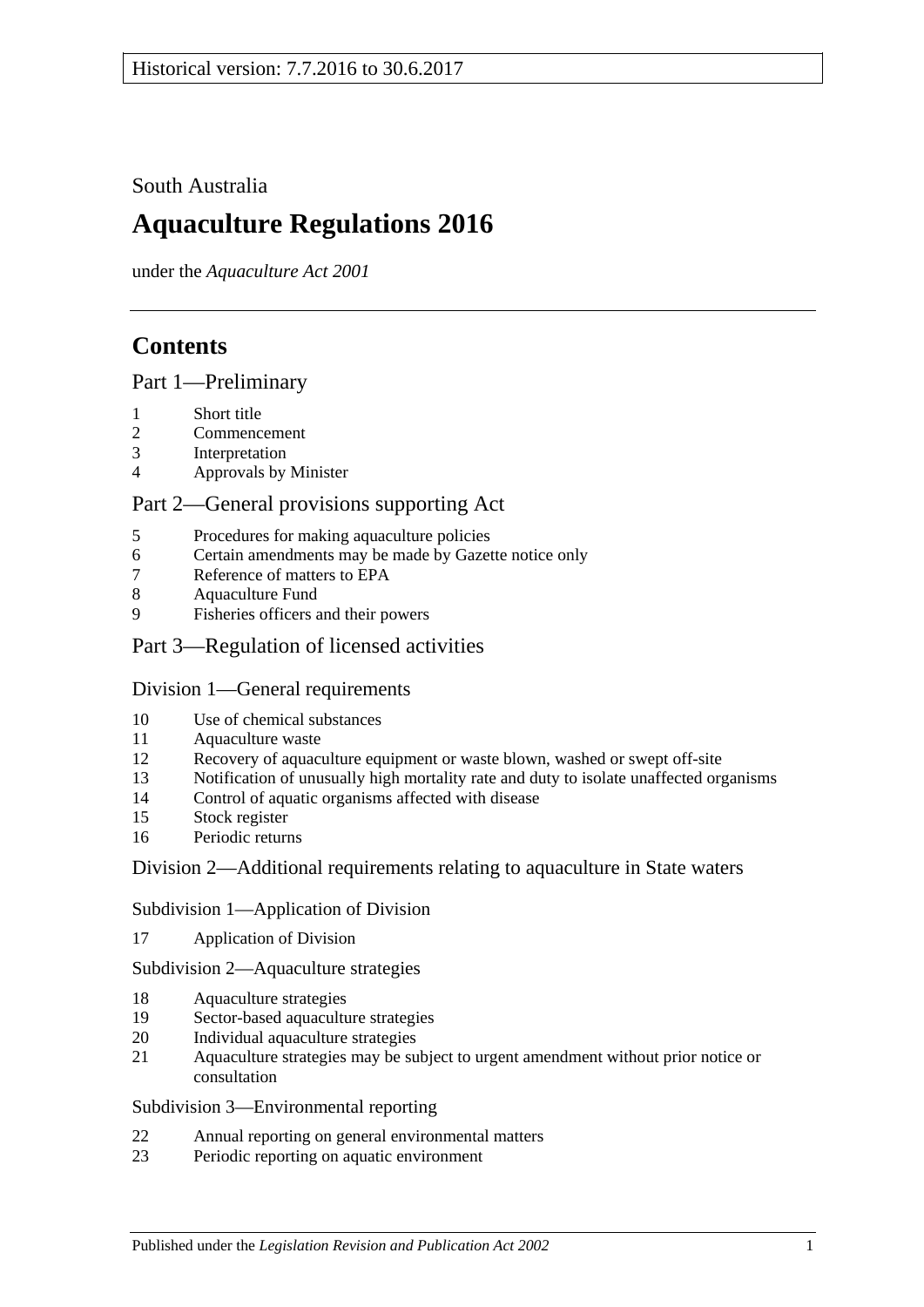Subdivision [4—Miscellaneous](#page-13-0)

- [Marking-off lease areas](#page-13-1)
- [Farming structures](#page-13-2)
- [Notification of escape of stock or damage that may lead to escape of stock](#page-14-0)
- [Notification of entanglement or confinement of protected animals](#page-15-0)

#### Division [3—Additional requirements relating to aquaculture not in State waters](#page-15-1)

- [Application of Division](#page-15-2)
- [Annual reporting on general environmental matters](#page-15-3)
- [Periodic reporting on aquatic environment](#page-16-0)

#### Division [4—Exemptions from environmental reporting requirements](#page-17-0)

[Exemptions from environmental reporting requirements](#page-17-1)

#### Part [4—Division and amalgamation of lease areas and licence areas](#page-18-0)

- [Division of production lease area](#page-18-1)
- [Amalgamation of production lease areas](#page-19-0)
- [Division of licence area](#page-20-0)
- [Amalgamation of licence areas](#page-20-1)
- [Minister may require further information](#page-21-0)

#### Part [5—Miscellaneous](#page-21-1)

- [Classification of licences as category A, B, C or D and classification of variations of](#page-21-2)  [licence conditions as simple, standard or complex](#page-21-2)
- [Fee payable on grant of aquaculture licence](#page-22-0)
- [Annual fees for licences](#page-22-1)
- [Further fees](#page-23-0)
- [Waiver or refund of fees](#page-23-1)
- [Recovery of fees etc](#page-23-2)
- [Defects in applications](#page-23-3)
- [Exemption from requirement for licence under section 17 of Act](#page-23-4)

[Schedule](#page-24-0) 1—Fees

#### Schedule [2—Revocation and transitional provisions](#page-26-0)

#### Part 1—Revocation of *Aquaculture Regulations 2005*

Revocation of *[Aquaculture Regulations](#page-26-1) 2005*

#### Part 2—Transitional provisions

- [Interpretation](#page-27-0)
- [Use of chemical substances](#page-27-1)
- [Aquaculture strategies](#page-27-2)
- [Farming structures](#page-27-3)
- [Amalgamation of production](#page-27-4) lease areas
- [Classifications of licences and variations of licences to continue](#page-27-5)
- [Preserved provisions to continue for licences pending classification](#page-28-0)

## [Legislative history](#page-29-0)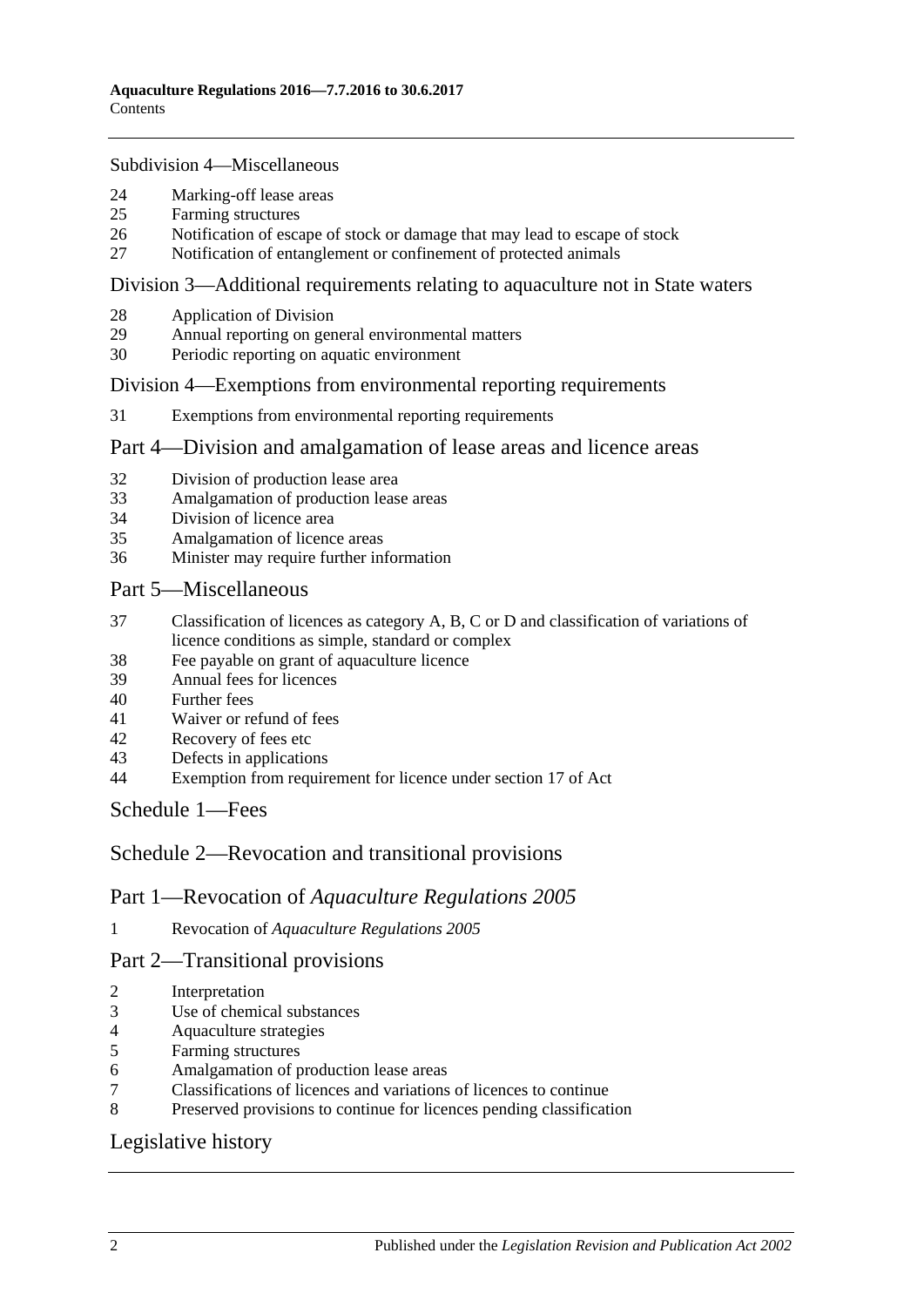## <span id="page-2-0"></span>**Part 1—Preliminary**

#### <span id="page-2-1"></span>**1—Short title**

These regulations may be cited as the *Aquaculture Regulations 2016*.

#### <span id="page-2-2"></span>**2—Commencement**

These regulations come into operation on the day on which they are made.

#### <span id="page-2-3"></span>**3—Interpretation**

(1) In these regulations, unless the contrary intention appears—

*abalone* means abalone (*Haliotis* spp.) of all species;

*accredited laboratory* means a laboratory accredited by the National Association of Testing Authorities and capable of detecting oxidised nitrogen, ammonia and soluble phosphorous at concentrations of 0.1 mg/L or less and total suspended solids at 5 mg/L or less;

*Act* means the *[Aquaculture Act](http://www.legislation.sa.gov.au/index.aspx?action=legref&type=act&legtitle=Aquaculture%20Act%202001) 2001*;

*aquaculture strategy* means a sector-based aquaculture strategy or an individual aquaculture strategy;

*aquaculture waste* means waste generated in the course of carrying on aquaculture, but does not include waste created by living aquatic organisms;

*category A licence*, *category B licence*, *category C licence* or *category D licence*—see [regulation](#page-21-2) 37;

*disease* includes any bacterium, virus, parasite, insect or other organism or agent capable of causing disease in animals or humans;

*finfish* means all members of the classes *Actinopterygii*, *Elasmobranchii* and *Myxini*;

*GDA94* means the *Geocentric Datum of Australia 1994*;

*individual aquaculture strategy*—see [regulation](#page-11-0) 20;

*large marine vertebrates* means sharks, seals, sea lions, dolphins and whales;

*lease area* means the area of a lease described on the public register under section 80 of the Act;

*licence area* means the area of a licence described on the public register under section 80 of the Act;

*licensee* means the holder of an aquaculture licence;

*Minister's website* means a website determined by the Minister;

*prescribed wild caught tuna* means members of the genera *Allothunnus*, *Auxis*, *Euthunnus*, *Katsuwonus*, and *Thunnus* that have been taken from the wild;

*reporting day,* in relation to a licence, means—

- (a) in the case of a licence that authorises the farming of aquatic organisms that require regular feeding—31 January; or
- (b) in any other case—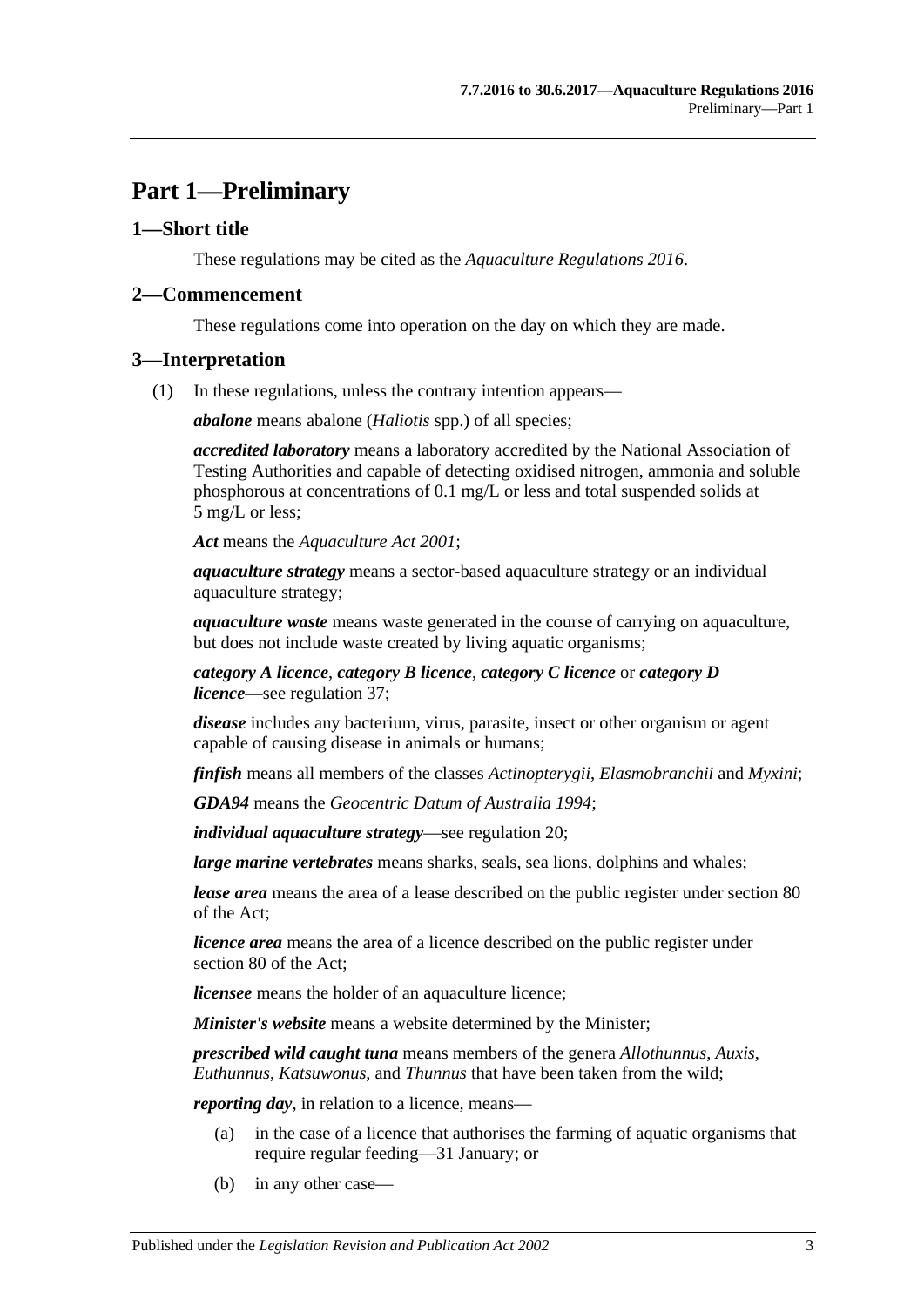- (i) the day approved as the reporting day by the Minister by condition of the licence or by notice in writing to the licensee; or
- (ii) if no such day has been approved—31 August;

*reporting year*, in relation to a licence, means—

- (a) if the licence authorises the farming of aquatic organisms that require regular feeding—a period of 12 months commencing on 1 December; or
- (b) in any other case—a period of 12 months commencing on 1 July;

*sea cage* means a floating farming structure used for aquaculture comprised of or incorporating a net;

*sector-based aquaculture strategy*—see [regulation](#page-10-2) 19;

*WGS84* means the *World Geodetic System 1984*;

*zone* means an aquaculture zone or an aquaculture exclusion zone.

- <span id="page-3-4"></span><span id="page-3-3"></span>(2) The mortality rate of aquatic organisms farmed under a licence will be taken to be *unusually high* if—
	- (a) in the case of a class of aquatic organisms for which the Minister has, by notice in the Gazette, specified a mortality percentage (when measured in a specified manner) for the purposes of this subregulation—at least that percentage of such aquatic organisms farmed under the licence has died as specified; or
	- (b) in any other case—it is at least 20% higher over a period of 24 hours than the usual average mortality rate for those organisms (being the mortality rate measured daily over the preceding 3 months).
- (3) The Minister may, by subsequent notice in the Gazette, vary or revoke a notice published in the Gazette under [subregulation](#page-3-3) (2)(a).

#### <span id="page-3-0"></span>**4—Approvals by Minister**

- (1) An approval given by the Minister under these regulations to a licensee may be subject to conditions.
- (2) A licensee must comply with the conditions of an approval given to the licensee by the Minister under these regulations.

Maximum penalty: \$10 000.

Expiation fee: \$1 000.

## <span id="page-3-1"></span>**Part 2—General provisions supporting Act**

#### <span id="page-3-2"></span>**5—Procedures for making aquaculture policies**

For the purposes of section  $12(4)(a)$  of the Act, the following bodies are prescribed:

- (a) Conservation Council of South Australia Incorporated;
- (b) Local Government Association of South Australia;
- (c) RecFishSA;
- (d) South Australian Aquaculture Council;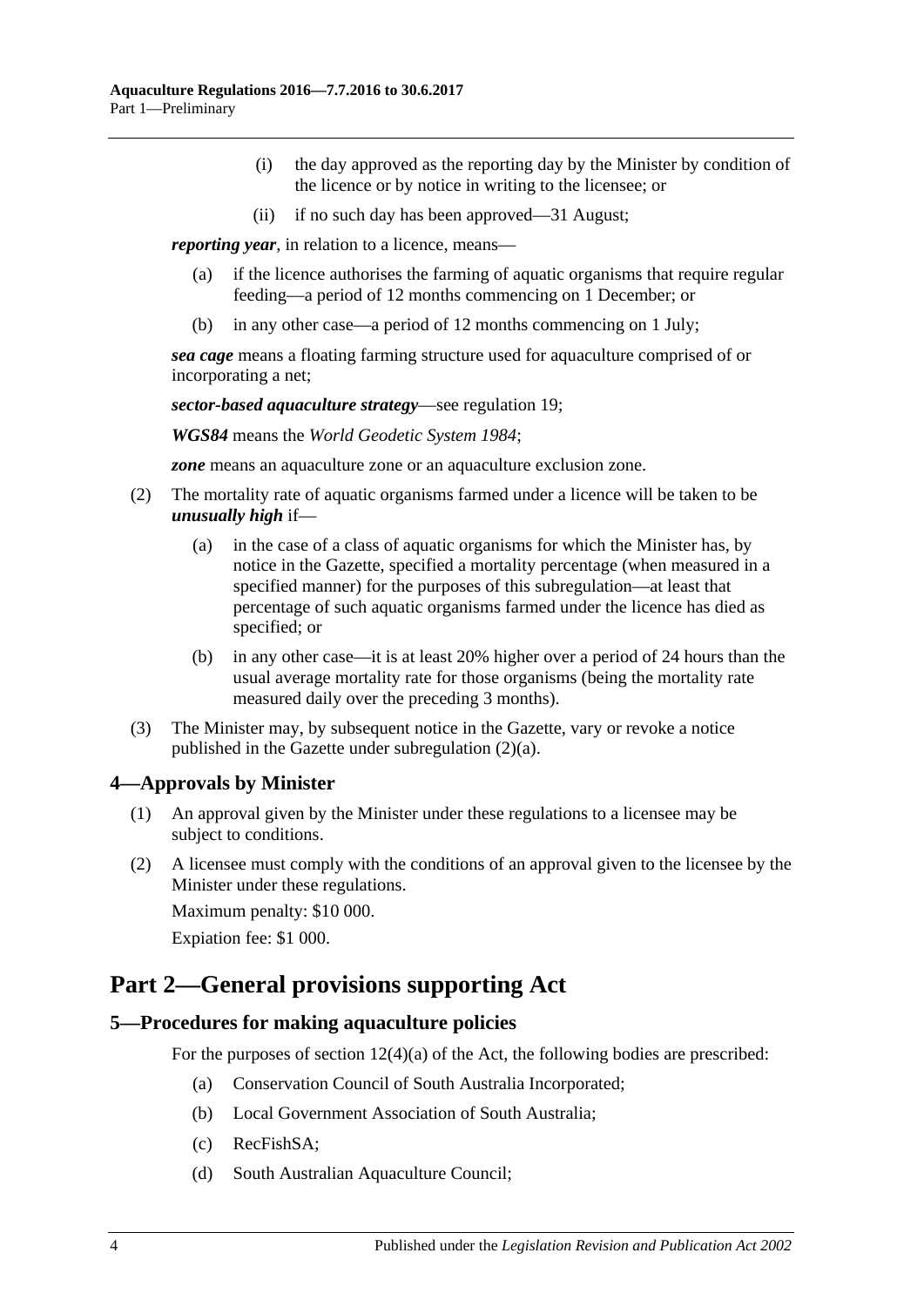- (e) South Australian Native Title Services Ltd;
- (f) Wildcatch Fisheries SA Incorporated;
- (g) if the aquaculture policy is expressed to apply only in relation to 1 or more zones or areas—
	- (i) any registered representatives of native title holders or claimants to native title in land comprising or forming part of a zone or area to which the policy applies; and
	- (ii) any person holding an aquaculture licence or aquaculture lease over an area comprising or forming part of a zone or area to which the policy applies; and
	- (iii) any regional NRM Board (within the meaning of the *[Natural](http://www.legislation.sa.gov.au/index.aspx?action=legref&type=act&legtitle=Natural%20Resources%20Management%20Act%202004)  [Resources Management Act](http://www.legislation.sa.gov.au/index.aspx?action=legref&type=act&legtitle=Natural%20Resources%20Management%20Act%202004) 2004*) responsible for a region comprising or forming part of a zone or area to which the policy applies; and
	- (iv) a person or body that, in the opinion of the Minister, promotes economic development in a region comprising or forming part of a zone or area to which the policy applies;
- (h) if the aquaculture policy is not expressed to apply only in relation to 1 or more zones or areas—all regional NRM Boards (within the meaning of the *[Natural Resources Management Act](http://www.legislation.sa.gov.au/index.aspx?action=legref&type=act&legtitle=Natural%20Resources%20Management%20Act%202004) 2004*).

#### <span id="page-4-0"></span>**6—Certain amendments may be made by Gazette notice only**

For the purposes of section  $14(1)(c)$  of the Act, the Minister may, if of the opinion that there is ambiguity as to the boundary of an aquaculture zone or aquaculture exclusion zone, remove the ambiguity by amending the policy by notice in the Gazette under that section.

#### <span id="page-4-1"></span>**7—Reference of matters to EPA**

For the purposes of section 59(3) of the Act, the prescribed period is 6 weeks.

#### <span id="page-4-2"></span>**8—Aquaculture Fund**

For the purposes of section 79(3) of the Act—

- (a) the prescribed percentage of fees (other than expiation fees) paid under the Act is 100%; and
- (b) the prescribed percentage of penalties recovered in respect of offences against the Act is 100%.

#### <span id="page-4-3"></span>**9—Fisheries officers and their powers**

For the purposes of section 82(2) of the Act, section 81(3)(a) of the *[Fisheries](http://www.legislation.sa.gov.au/index.aspx?action=legref&type=act&legtitle=Fisheries%20Management%20Act%202007)  [Management Act](http://www.legislation.sa.gov.au/index.aspx?action=legref&type=act&legtitle=Fisheries%20Management%20Act%202007) 2007* is to be read as follows:

> (a) the premises are used by a licensee for activities authorised by the licence; or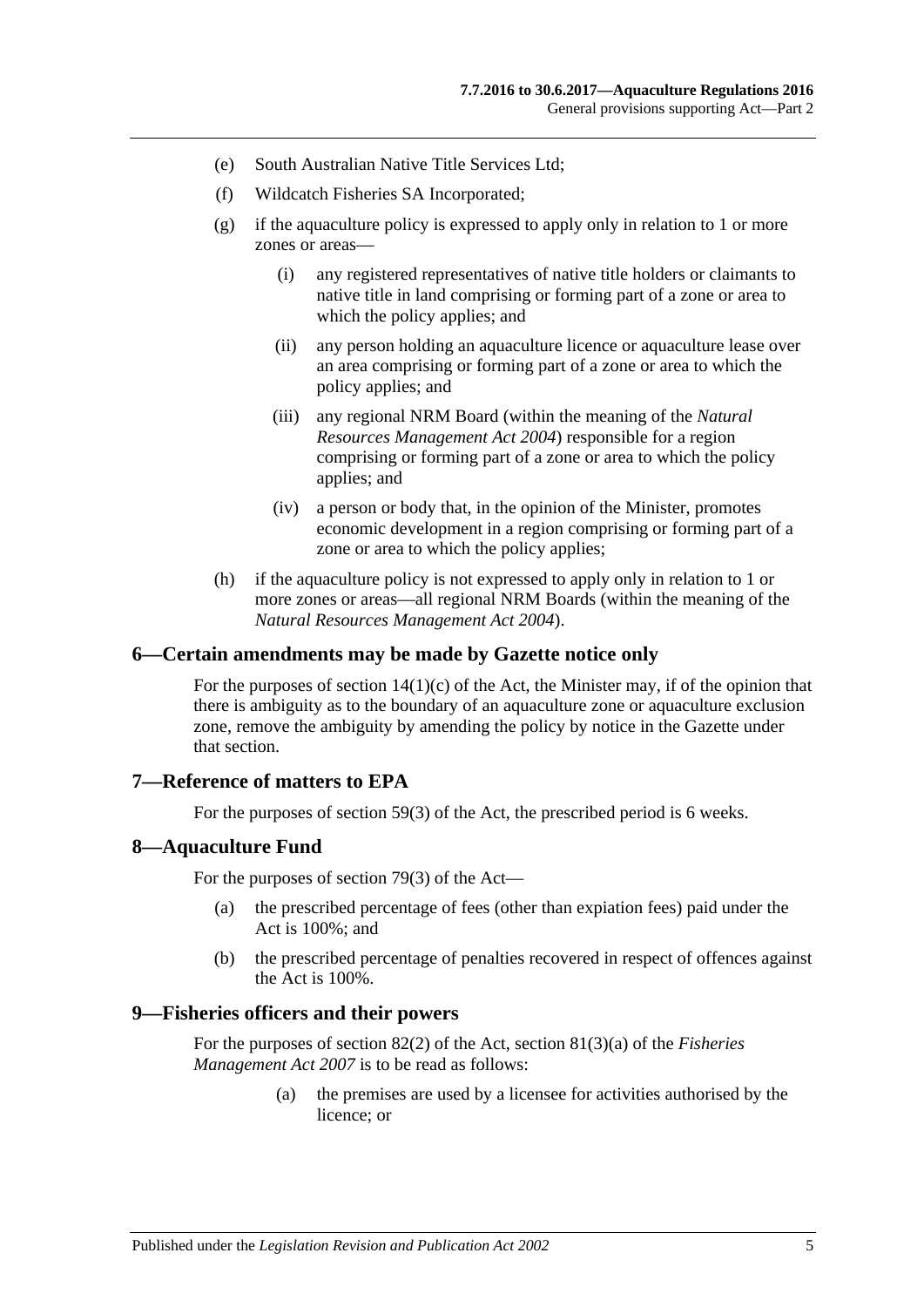# <span id="page-5-0"></span>**Part 3—Regulation of licensed activities**

## <span id="page-5-1"></span>**Division 1—General requirements**

#### <span id="page-5-5"></span><span id="page-5-2"></span>**10—Use of chemical substances**

- (1) Subject to [subregulation](#page-5-4) (2), a licensee must ensure that a chemical substance is not used for therapeutic or prophylactic purposes or as an antifoulant in the course of aquaculture carried on under the licence unless—
	- (a) in the case of a registered veterinary chemical product within the meaning of the *[Agricultural and Veterinary Products \(Control of Use\) Act](http://www.legislation.sa.gov.au/index.aspx?action=legref&type=act&legtitle=Agricultural%20and%20Veterinary%20Products%20(Control%20of%20Use)%20Act%202002) 2002*, the product is used in accordance with—
		- (i) the instructions on the approved label for the product within the meaning of that Act; or
		- (ii) a permit within the meaning of that Act; or
		- (iii) the written approval of the Minister after consultation with the Environment Protection Authority; or
	- (b) in any other case—the substance is used in accordance with the written approval of the Minister after consultation with the Environment Protection Authority.

<span id="page-5-6"></span>Maximum penalty: \$10 000.

Expiation fee: \$1 000.

- <span id="page-5-4"></span>(2) The restrictions under [subregulation](#page-5-5) (1) do not apply in relation to the use of a chemical substance for therapeutic or prophylactic purposes in circumstances of an emergency, provided that—
	- (a) a veterinary surgeon has prescribed the use of that substance in relation to the licensee's stock to avoid imminent stock loss in those circumstances; and
	- (b) the licensee has obtained the Minister's prior approval for the use of the substance in those circumstances.
- (3) In this regulation—

*antifoulant* means a chemical substance designed for application to water submerged surfaces to inhibit the growth of plants, animals or other organisms on those surfaces;

*veterinary surgeon* means a person registered as a veterinary surgeon under the *[Veterinary Practice Act](http://www.legislation.sa.gov.au/index.aspx?action=legref&type=act&legtitle=Veterinary%20Practice%20Act%202003) 2003*.

#### <span id="page-5-3"></span>**11—Aquaculture waste**

A licensee must ensure that—

(a) aquaculture waste does not cause an unsightly or offensive condition at the licence area; and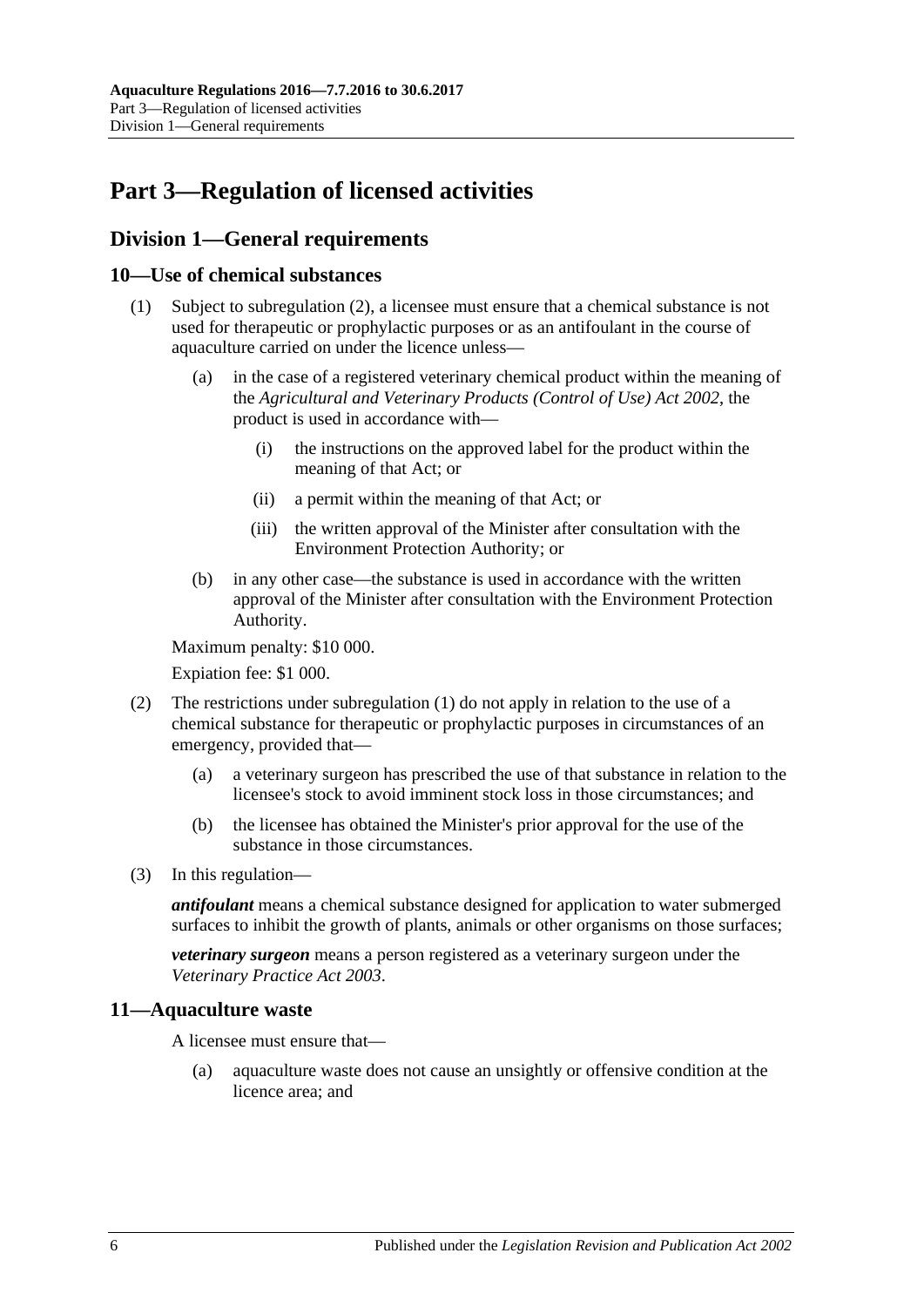(b) aquaculture waste is secured or treated in a manner designed to prevent it being blown, washed or swept off the licence area.

Maximum penalty: \$5 000.

Expiation fee: \$500.

## <span id="page-6-0"></span>**12—Recovery of aquaculture equipment or waste blown, washed or swept off-site**

<span id="page-6-2"></span>(1) A licensee must ensure that, if aquaculture waste or a farming structure or any other aquaculture equipment used to secure, anchor or mark the position of a farming structure, is blown, washed or swept off the licence area, the waste, structure or equipment is recovered as soon as practicable but in any event within 7 days.

Maximum penalty: \$5 000.

Expiation fee: \$500.

(2) A licensee or some other person carrying on aquaculture under the licence must, on request by a person authorised in writing by the Minister, remove aquaculture waste or a farming structure or any other aquaculture equipment that has not been recovered (as required under [subregulation](#page-6-2) (1)) and deal with it as requested.

Maximum penalty: \$5 000.

Expiation fee: \$500.

## <span id="page-6-1"></span>**13—Notification of unusually high mortality rate and duty to isolate unaffected organisms**

- <span id="page-6-5"></span><span id="page-6-3"></span>(1) If the mortality rate for aquatic organisms farmed under a licence is unusually high (see [regulation](#page-3-4) 3(2)) and the licensee knows, or ought reasonably to know, that the organisms are or may be affected with a disease, the licensee must take the following action:
	- (a) the licensee must, immediately after becoming aware of the unusually high mortality rate, notify the Minister, by telephone call to the number provided to the licensee for the purpose, of that fact and of as many of the prescribed details as are known at the time of the notification;
	- (b) the licensee must, as soon as practicable after making the telephone call—
		- (i) take all reasonable measures to isolate aquatic organisms apparently affected from aquatic organisms not apparently affected; and
		- (ii) give the Minister notice in writing of the prescribed details.

<span id="page-6-4"></span>Maximum penalty: \$10 000.

Expiation fee: In the case of an offence against [paragraph](#page-6-3) (a) or [\(b\)\(ii\)—](#page-6-4)\$1 000.

(2) In this regulation—

*prescribed details*, in relation to the mortality rate of aquatic organisms farmed under a licence, means—

- (a) the licence number;
- (b) the name of the species of aquatic organisms;
- (c) the number or biomass (or an estimate of the number or biomass) of aquatic organisms that have died;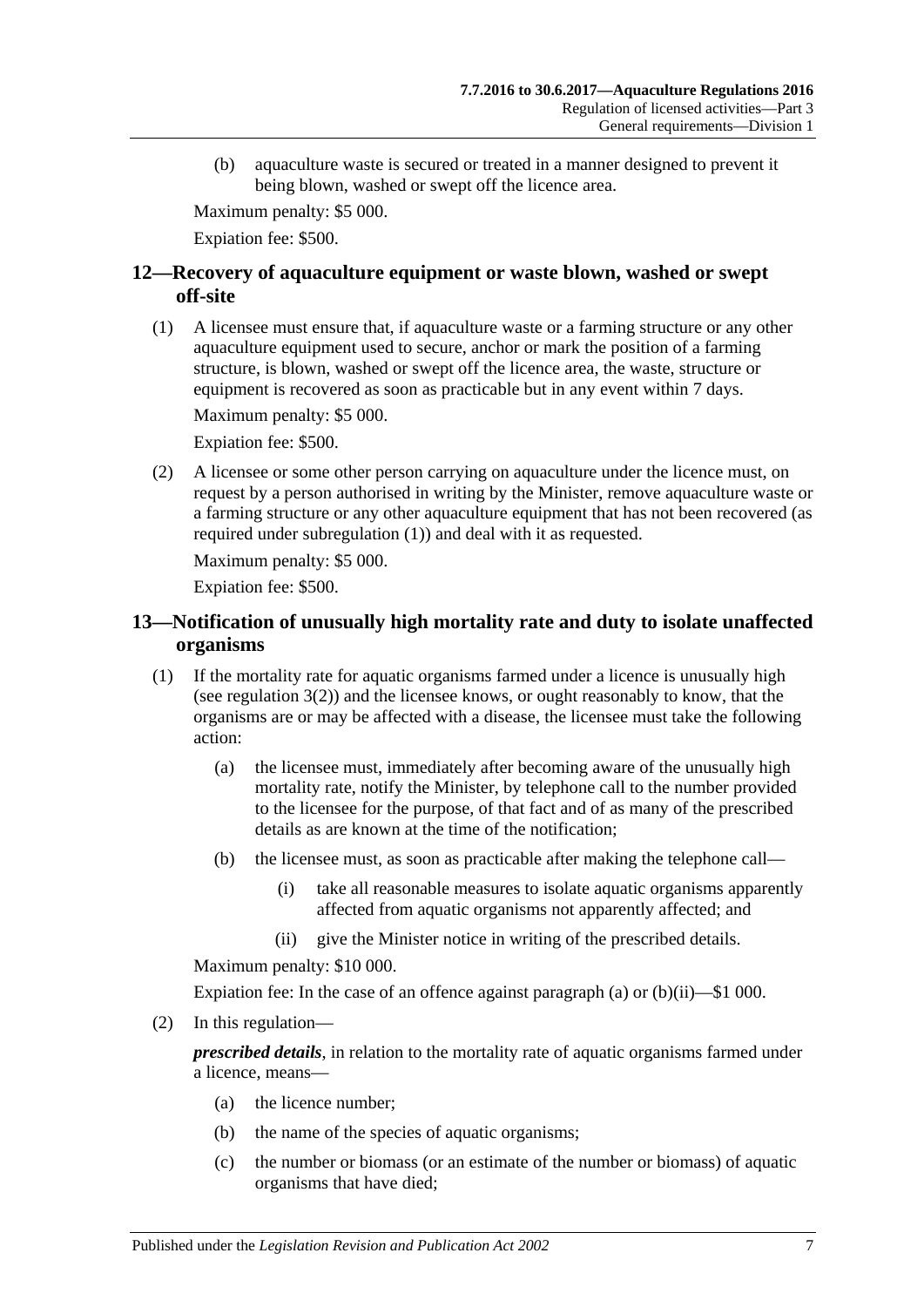- (d) details of any clinical signs observable in the organisms prior to death;
- (e) the number or biomass (or an estimate of the number or biomass) of aquatic organisms that show similar clinical signs but have not died;
- (f) any known or suspected cause of death;
- (g) details of the measures taken to control or eradicate the disease;
- (h) details of all measures taken to isolate aquatic organisms apparently affected from aquatic organisms not apparently affected;
- (i) details of any other circumstances known or suspected to be contributing factors such as extreme weather conditions, power failures, poor water quality or water temperature.
- (3) For the purposes of [subregulation](#page-6-5) (1), if the cause of an unusually high mortality rate for aquatic organisms farmed under a licence is not immediately apparent, the licensee will be taken to know that the aquatic organisms may be affected with a disease.

#### <span id="page-7-0"></span>**14—Control of aquatic organisms affected with disease**

(1) If a licensee knows, or ought reasonably to know, that an aquatic organism proposed to be introduced into the licence area is or may be affected with a disease, the licensee must ensure that the aquatic organism is not introduced into the licence area without the prior written approval of the Minister.

Maximum penalty: \$10 000.

- (2) If a licensee knows, or ought reasonably to know, that an aquatic organism being farmed under the licence is or may be affected with a disease, the licensee must ensure that the aquatic organism is not removed from the licence area unless—
	- (a) it is removed for testing for disease; or
	- (b) it is removed for disposal (other than disposal by sale or supply to another person); or
	- (c) it is removed in accordance with the written approval of the Minister obtained by the licensee.

Maximum penalty: \$10 000.

(3) For the purposes of this regulation, if the mortality rate for aquatic organisms farmed under a licence is unusually high (see [regulation](#page-3-4)  $3(2)$ ) and the cause is not immediately apparent, the licensee will be taken to know that the aquatic organisms may be affected with a disease.

#### <span id="page-7-1"></span>**15—Stock register**

(1) A licensee must maintain a stock register in accordance with this regulation. Maximum penalty: \$5 000.

Expiation fee: \$315.

- (2) The stock register must contain (in a clear and legible form)—
	- (a) the following information in respect of aquatic organisms supplied to the licensee: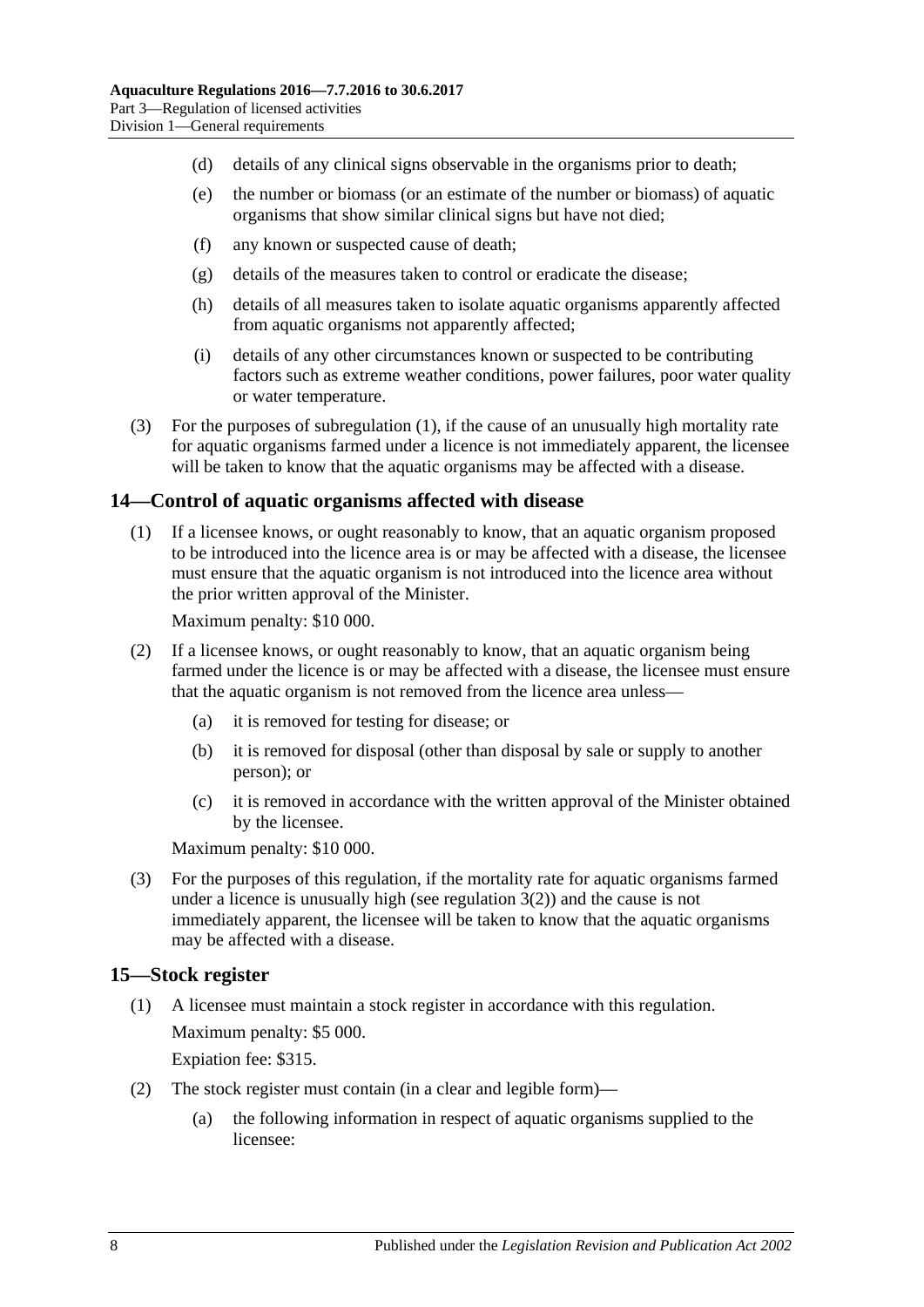- (i) the date on which the aquatic organisms were received by the licensee;
- (ii) the name and address of the person who supplied the aquatic organisms;
- (iii) the species of aquatic organisms;
- (iv) the number or biomass of aquatic organisms received;
- (v) the age or developmental stage of the aquatic organisms when received;
- (vi) details identifying the place at which the aquatic organisms were last reared before supply or the place at which the aquatic organisms were collected; and
- (b) the following information in respect of aquatic organisms collected by the licensee:
	- (i) details identifying the authority within the meaning of the *[Fisheries](http://www.legislation.sa.gov.au/index.aspx?action=legref&type=act&legtitle=Fisheries%20Management%20Act%202007)  [Management Act](http://www.legislation.sa.gov.au/index.aspx?action=legref&type=act&legtitle=Fisheries%20Management%20Act%202007) 2007* under which the aquatic organisms were collected;
	- (ii) the date the aquatic organisms were collected;
	- (iii) details identifying the place at which the aquatic organisms were collected;
	- (iv) the species of aquatic organisms;
	- (v) the number or biomass of aquatic organisms collected; and
- <span id="page-8-0"></span>(c) the following information in respect of the movement of aquatic organisms from the licensee's licence area to another licence area (whether or not the 2 licence areas are occupied by the same licensee):
	- (i) the date of the movement of the aquatic organisms;
	- (ii) the name and address of the licensee receiving the aquatic organisms;
	- (iii) the species and the number or biomass of the aquatic organisms; and
- (d) the following information in respect of the supply of aquatic organisms by the licensee to another person (other than in circumstances referred to in [paragraph](#page-8-0) (c)):
	- (i) the date on which the aquatic organisms were supplied;
	- (ii) the name and address of the person to whom the aquatic organisms were supplied;
	- (iii) the species and the number or biomass of the aquatic organisms; and
- (e) the following information in respect of aquatic organisms that have died in the course of aquaculture carried on by the licensee:
	- (i) the species of aquatic organisms;
	- (ii) the date (or an estimate of the date) the aquatic organisms died;
	- (iii) the number or biomass (or an estimate of the number or biomass) of aquatic organisms that have died;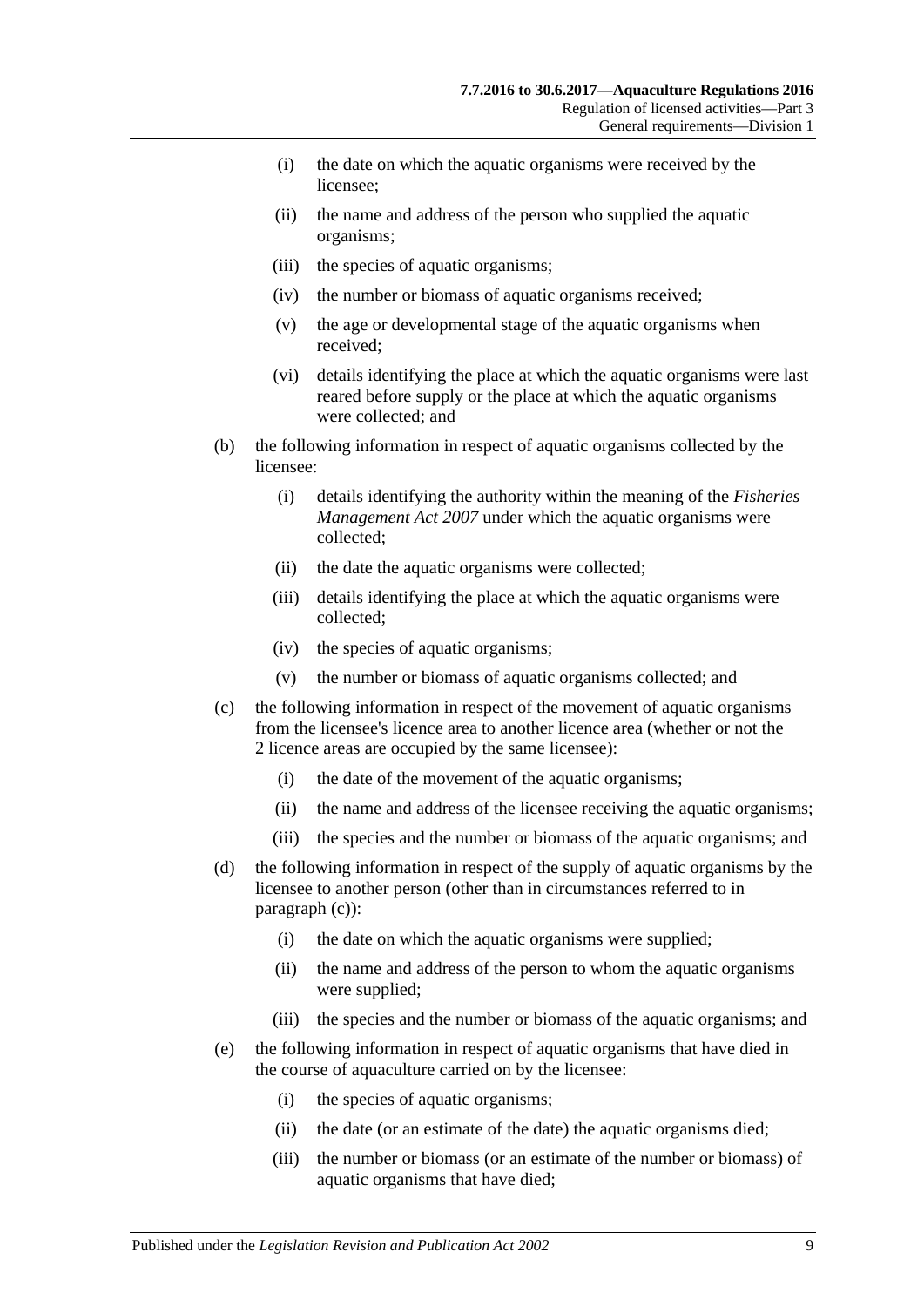- (iv) the age or developmental stage of the aquatic organisms at death;
- (v) the date on which the aquatic organisms were last checked;
- (vi) a description of how and where the aquatic organisms were disposed of; and
- (f) details of treatment administered for therapeutic or prophylactic purposes to aquatic organisms kept under the licence including—
	- (i) the reasons for the treatment; and
	- (ii) the dates on which the treatment was administered; and
	- (iii) the name (including trade or patent name) of each substance used as part of the treatment and the dosages or amounts administered; and
	- (iv) information that identifies the aquatic organisms that received treatment by reference to tank or cage number or by other means.
- (3) A record required to be entered in the stock register must, subject to [subregulation](#page-9-4) (4), be entered within 7 days after the event to which it relates.
- <span id="page-9-4"></span>(4) However, if a licensee has notified the Minister of an unusually high mortality rate under [regulation](#page-6-1) 13, the Minister may require the licensee to update the stock register as required within 24 hours after the notification.
- (5) A record entered in the stock register must be retained for 5 years from the date on which it was entered.
- (6) A person who is required to keep a record under this regulation must, at the request of a person authorised in writing by the Minister, produce the record for inspection.

#### <span id="page-9-0"></span>**16—Periodic returns**

A licensee must, on a date or dates determined by the Minister in each year, provide the Minister with a periodic return containing such information as the Minister requires in the manner and form determined by the Minister.

Maximum penalty: \$5 000.

Expiation fee: \$500.

## <span id="page-9-1"></span>**Division 2—Additional requirements relating to aquaculture in State waters**

#### <span id="page-9-2"></span>**Subdivision 1—Application of Division**

#### <span id="page-9-3"></span>**17—Application of Division**

This Division applies to aquaculture leases and to aquaculture licences authorising aquaculture in an area comprised of State waters or State waters and adjacent land within the meaning of the *[Harbors and Navigation Act](http://www.legislation.sa.gov.au/index.aspx?action=legref&type=act&legtitle=Harbors%20and%20Navigation%20Act%201993) 1993*.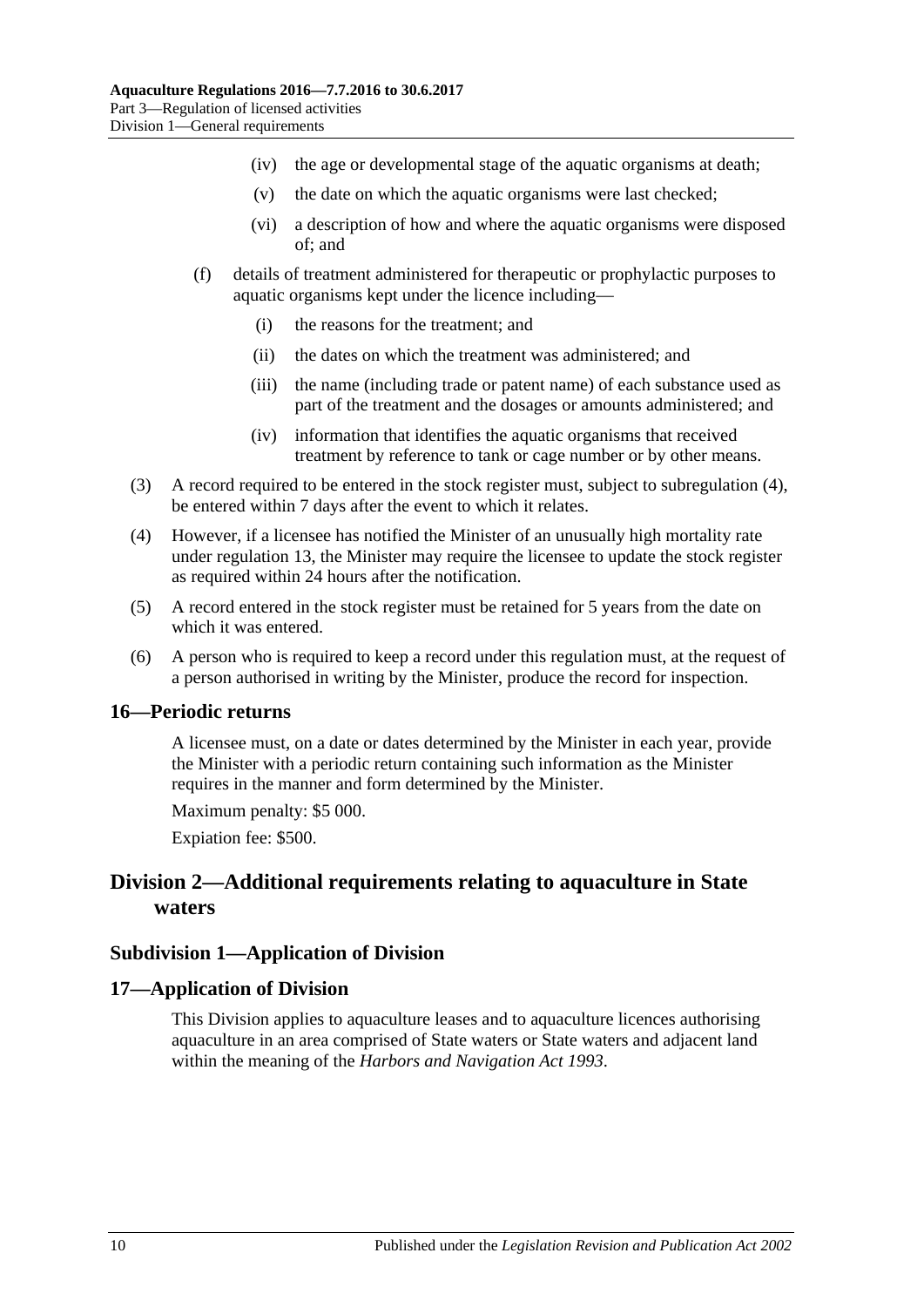## <span id="page-10-0"></span>**Subdivision 2—Aquaculture strategies**

#### <span id="page-10-1"></span>**18—Aquaculture strategies**

(1) A licensee must ensure that activities under the licence conform with a sector-based aquaculture strategy adopted by the licensee, or an individual aquaculture strategy approved in relation to the licensee by the Minister, under this Subdivision.

Maximum penalty: \$10 000.

- (2) An aquaculture strategy—
	- (a) must specify the licensee, or class of licensee (by reference to a particular industry sector), to which the strategy applies; and
	- (b) must specify any 1 or more of the following strategies that are to apply to the licensee or class of licensee in the course of aquaculture carried on under the licence:
		- (i) a strategy for maintaining farming structures and other aquaculture equipment;
		- (ii) a strategy for avoiding or minimising—
			- (A) disease or escape of aquaculture stock; or
			- (B) adverse impacts on, or adverse interactions with seabirds or large marine vertebrates;
		- (iii) a response plan for dealing with—
			- (A) the escape of aquaculture stock; or
			- (B) adverse impacts on, or adverse interactions with, seabirds or large marine vertebrates;
		- (iv) a strategy for dealing with dead aquaculture stock in or around farming structures or elsewhere in the licence area;
		- (v) a strategy for inspections or monitoring by the licensee of the licence area;
		- (vi) a strategy for dealing with any other matter considered appropriate by the Minister; and
	- (c) must specify whether [regulation](#page-14-0) 26 or [27](#page-15-0) apply in relation to the licensee or class of licensee; and
	- (d) may include any other matter considered appropriate by the Minister.

#### <span id="page-10-2"></span>**19—Sector-based aquaculture strategies**

- (1) The Minister may publish, on the Minister's website, an aquaculture strategy that applies to a particular class of licensee (a *sector-based aquaculture strategy*).
- (2) If a sector-based aquaculture strategy is in place, each licensee who belongs to the class of licensee to which it applies must adopt the sector-based aquaculture strategy.
- <span id="page-10-3"></span>(3) Subject to [regulation](#page-11-1) 21, a sector-based aquaculture strategy may be amended—
	- (a) following consultation with the relevant industry sector and any public authority likely to be affected by the strategy; and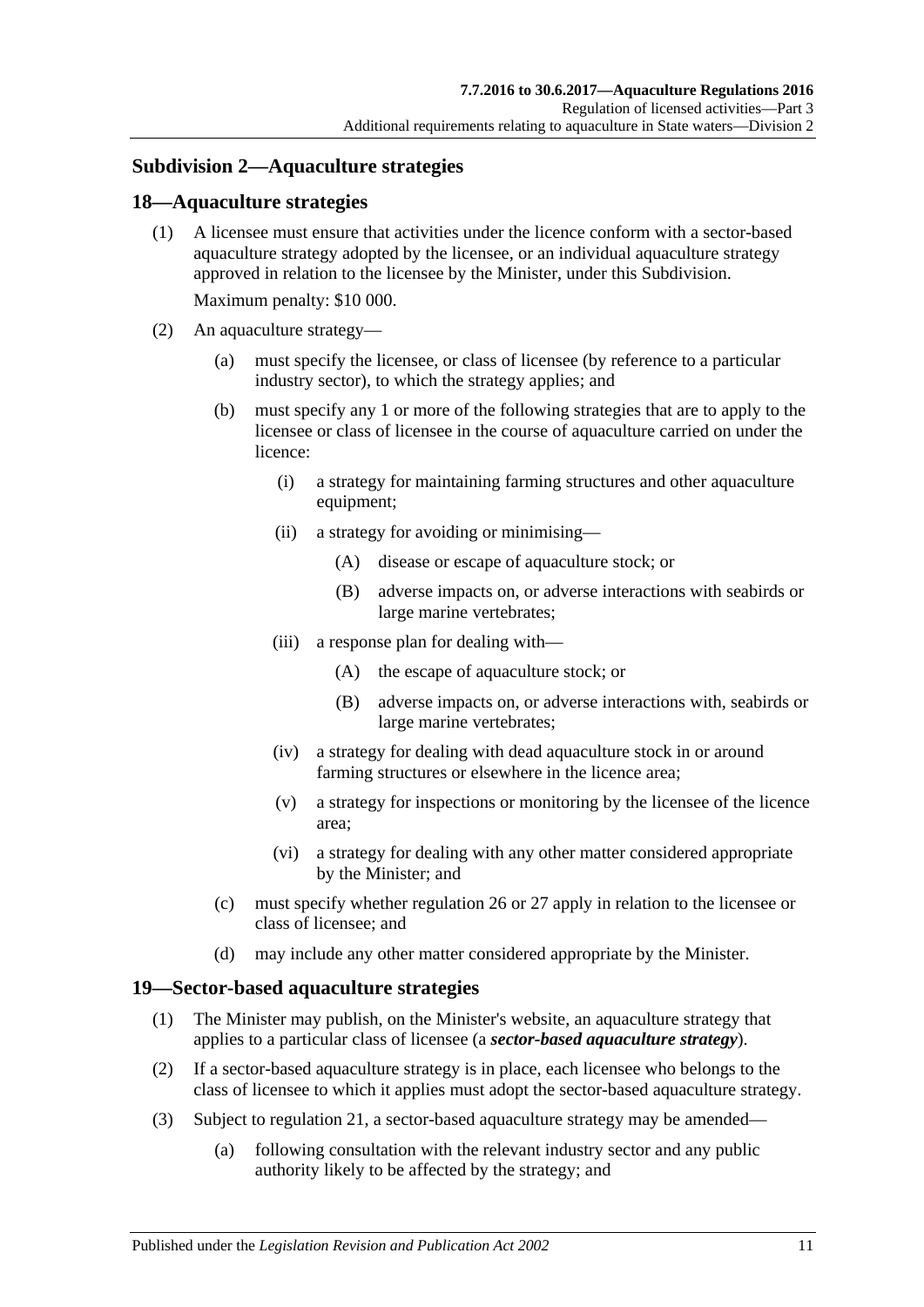- (b) by publishing the amendment on the Minister's website.
- (4) An amendment under [subregulation](#page-10-3) (3) of a sector-based strategy is taken to be adopted by each licensee who belongs to the class of licensee to which the strategy applies and to form part of his or her sector-based aquaculture strategy on its publication or at such later date as may be specified on the Minister's website.

#### <span id="page-11-0"></span>**20—Individual aquaculture strategies**

- (1) If a sector-based aquaculture strategy is not in place in relation to an industry sector to which a licensee belongs, the licensee must have an aquaculture strategy approved by the Minister (an *individual aquaculture strategy*).
- (2) Subject to [regulation](#page-11-1) 21, if, at any time, the Minister is not satisfied as to the adequacy of an individual aquaculture strategy, the Minister may require the strategy to be amended and resubmitted for approval within a specified period in a modified form (which may be specified by the Minister).
- (3) If a licensee fails to resubmit a strategy as required, the licensee is guilty of an offence.

Maximum penalty: \$5 000.

Expiation fee: \$500.

(4) Before requiring an individual aquaculture strategy to be resubmitted, the Minister must give the licensee written notice of the proposed action, inviting the licensee to make written submissions in relation to the proposed action within a period specified in the notice (being not less than 14 days from the day on which the notice is given to the licensee).

#### <span id="page-11-1"></span>**21—Aquaculture strategies may be subject to urgent amendment without prior notice or consultation**

- <span id="page-11-2"></span>(1) If the Minister is of the opinion that action needs to be taken without delay in order to avoid, remedy or mitigate an adverse effect on the environment resulting from farming practices or other conduct by licensees, the Minister may, despite [regulation](#page-10-2) 19 or [20,](#page-11-0) by notice published on the Minister's website, declare that specified licensees to whom the declaration applies—
	- (a) must discontinue, or not commence—
		- (i) specified farming practices or other specified conduct; or
		- (ii) the use of specified aquaculture equipment; or
	- (b) must take specified action in a specified manner,

in the course of aquaculture carried on under the licence.

- (2) A declaration under [subregulation](#page-11-2) (1)—
	- (a) takes effect on its publication on the Minister's website or at such later date as may be specified in the declaration; and
	- (b) remains in place according to its terms for a specified period not exceeding 12 months; and
	- (c) while in place, is taken to be adopted by, and form part of an aquaculture strategy of, each licensee to whom the declaration applies.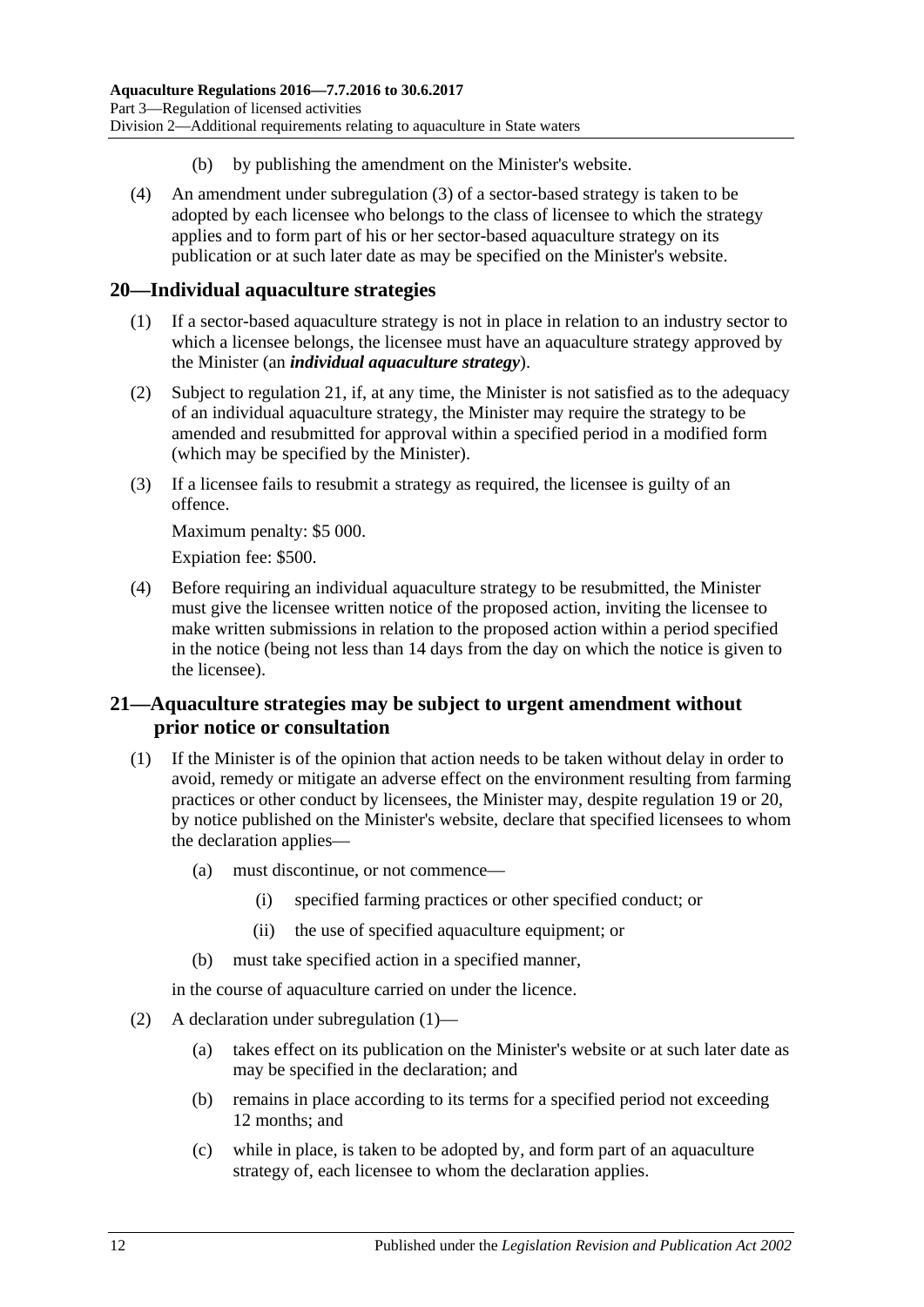(3) In this regulation—

*conduct* includes a failure to act.

## <span id="page-12-0"></span>**Subdivision 3—Environmental reporting**

#### <span id="page-12-1"></span>**22—Annual reporting on general environmental matters**

A licensee must, on or before the reporting day in each year, furnish a report to the Minister—

- (a) containing the following details (or so many of the following details as may be specified by notice given to the licensee by the Minister) in relation to the preceding reporting year:
	- (i) the location (using WGS84 or GDA94 datum) of farming structures in the licence area;
	- (ii) the number, dimensions or spacing of farming structures in the licence area;
	- (iii) details about farming practices carried on by the licensee, for example—
		- (A) the amount and type of any supplemental feed used in the licence area; or
		- (B) the amount and type of chemical substances used in the licence area; or
		- (C) the dates on which the chemical substances were used; or
		- (D) in the case of aquatic organisms requiring regular feeding—an estimate of the number and biomass of such organisms in the licence area; or
		- (E) the scale or intensity of farming in the licence area;
	- (iv) if the author of the report is not the licensee—the author's name and address;
	- (v) any other details required by the Minister and specified in the notice; and
- (b) accompanied by a copy of the most recent report (if any) on the aquatic environment prepared by the licensee under [regulation](#page-12-2) 23.

Maximum penalty: \$7 500.

Expiation fee: \$750.

#### <span id="page-12-4"></span><span id="page-12-2"></span>**23—Periodic reporting on aquatic environment**

- (1) The Minister may, by notice in writing to a licensee, require the licensee to prepare, within a period specified in the notice, a report on the condition of the aquatic environment in or around the licence area.
- <span id="page-12-3"></span>(2) A notice under this regulation may require the licensee—
	- (a) to collect evidence of the condition of the aquatic environment, by—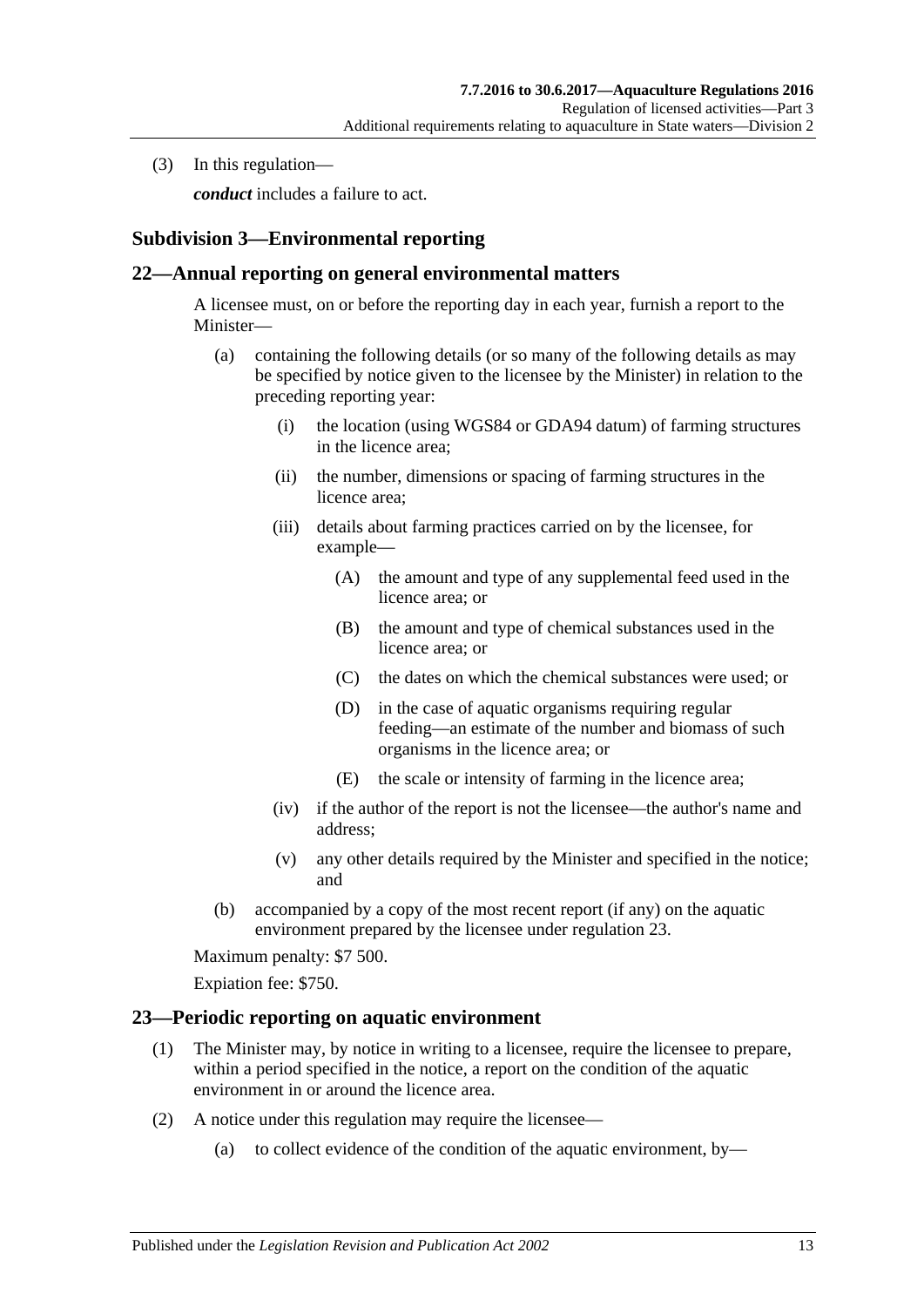- (i) taking, in a specified manner and form, photographs or other visual images or recordings of or relating to aquatic flora and fauna or the sea floor; or
- (ii) taking and analysing, in a specified manner (including by the use of services of an accredited laboratory), specified samples of aquatic flora and fauna or the sea floor; or
- (iii) taking any other specified samples or measures; and
- (b) to prepare and submit to the Minister, in a specified manner and form, a report containing the specified details about the condition of the aquatic environment in or around the licence area found by the evidence collected under [paragraph](#page-12-3) (a).
- (3) A licensee must comply with a notice given to the licensee under [subregulation](#page-12-4) (1). Maximum penalty: \$7 500. Expiation fee: \$750.

## <span id="page-13-0"></span>**Subdivision 4—Miscellaneous**

#### <span id="page-13-1"></span>**24—Marking-off lease areas**

The holder of an aquaculture lease must ensure that—

- (a) the boundaries of the marked-off area of the lease are marked-off or indicated in the manner required under the conditions of the lease or a corresponding licence; or
- (b) the structures or equipment used to mark off or indicate the boundaries of the marked-off area of the lease under the conditions of the lease or a corresponding licence are maintained in good working condition.

Maximum penalty: \$5 000.

Expiation fee: \$500.

#### <span id="page-13-2"></span>**25—Farming structures**

A licensee must comply with the following requirements:

- (a) each sea cage must be marked with the licence number, or a unique identifier for which the licensee has obtained the Minister's written approval, in text that—
	- (i) is at least 70 millimetres in height; and
	- (ii) is clearly visible above the water line;
- (b) farming structures being used for aquaculture must—
	- (i) except when being placed into position, moved or recovered—
		- (A) be securely fixed or moored in place so as to remain wholly within the licence area; and
		- (B) be anchored in a manner that minimises the impact on the benthos; and
	- (ii) be maintained in good working condition;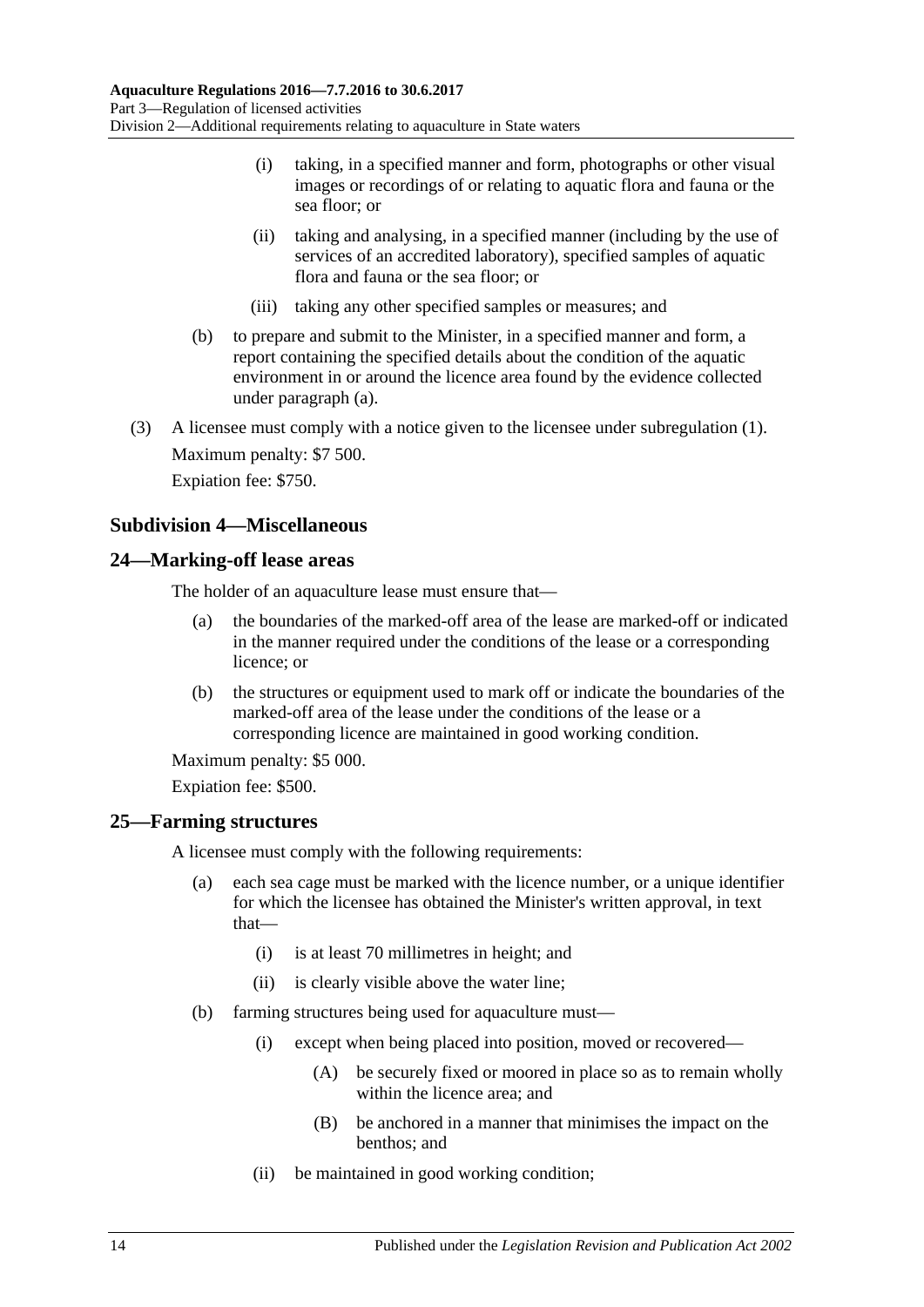- (c) equipment used to secure, anchor or mark the position of a farming structure must be located wholly within the licence area;
- <span id="page-14-4"></span>(d) if the aquaculture involves the use of a floating culture unit in subtidal waters—the distance between the unit and the sea floor must be at least 3 metres at all times unless otherwise approved in writing by the Minister;
- (e) stocked sea cages must not be located in the same place that stocked sea cages have been located within the preceding 12 months unless otherwise approved in writing by the Minister.

Maximum penalty: \$5 000.

Expiation fee: \$500.

#### <span id="page-14-3"></span><span id="page-14-0"></span>**26—Notification of escape of stock or damage that may lead to escape of stock**

- (1) Subject to [subregulation](#page-14-1) (2), if aquaculture stock has escaped, or a farming structure or other equipment has been damaged that may lead to the escape of aquaculture stock, the licensee must take the following action:
	- (a) the licensee must as soon as practicable after becoming aware of the escape or damage, take all reasonable measures to contain or prevent the escape or further escape of stock;
	- (b) the licensee must, within 4 hours after becoming aware of the escape or damage, notify the Minister, by telephone call to the number provided to the licensee for the purpose, of so many of the prescribed details in relation to the escape or damage as are required by the Minister, and known by the licensee, at the time;
	- (c) the licensee must, within 2 days after becoming aware of escape or damage, give the Minister written notice of the prescribed details in relation to the escape or damage.

<span id="page-14-2"></span>Maximum penalty: \$5 000.

Expiation fee: In the case of an offence against [paragraph](#page-14-2) (c)—\$500.

- <span id="page-14-1"></span>(2) A licensee is not required to comply with [subregulation](#page-14-3) (1) if the licensee's aquaculture strategy specifies that this regulation does not apply.
- (3) In this regulation—

*prescribed details*, in relation to the escape of stock or damage to a farming structure or other equipment, means the following:

- (a) the species of aquatic organisms involved;
- (b) the date (or estimated date) on which the escape or damage took place;
- (c) the number and biomass (or estimated number and biomass) of aquatic organisms that have escaped;
- (d) the age or developmental stage of the aquatic organisms at the time of their escape;
- (e) details of the circumstances in which the escape or damage took place;
- (f) any action taken to contain or prevent the escape of the stock or otherwise address the escape or damage and the outcome of that action.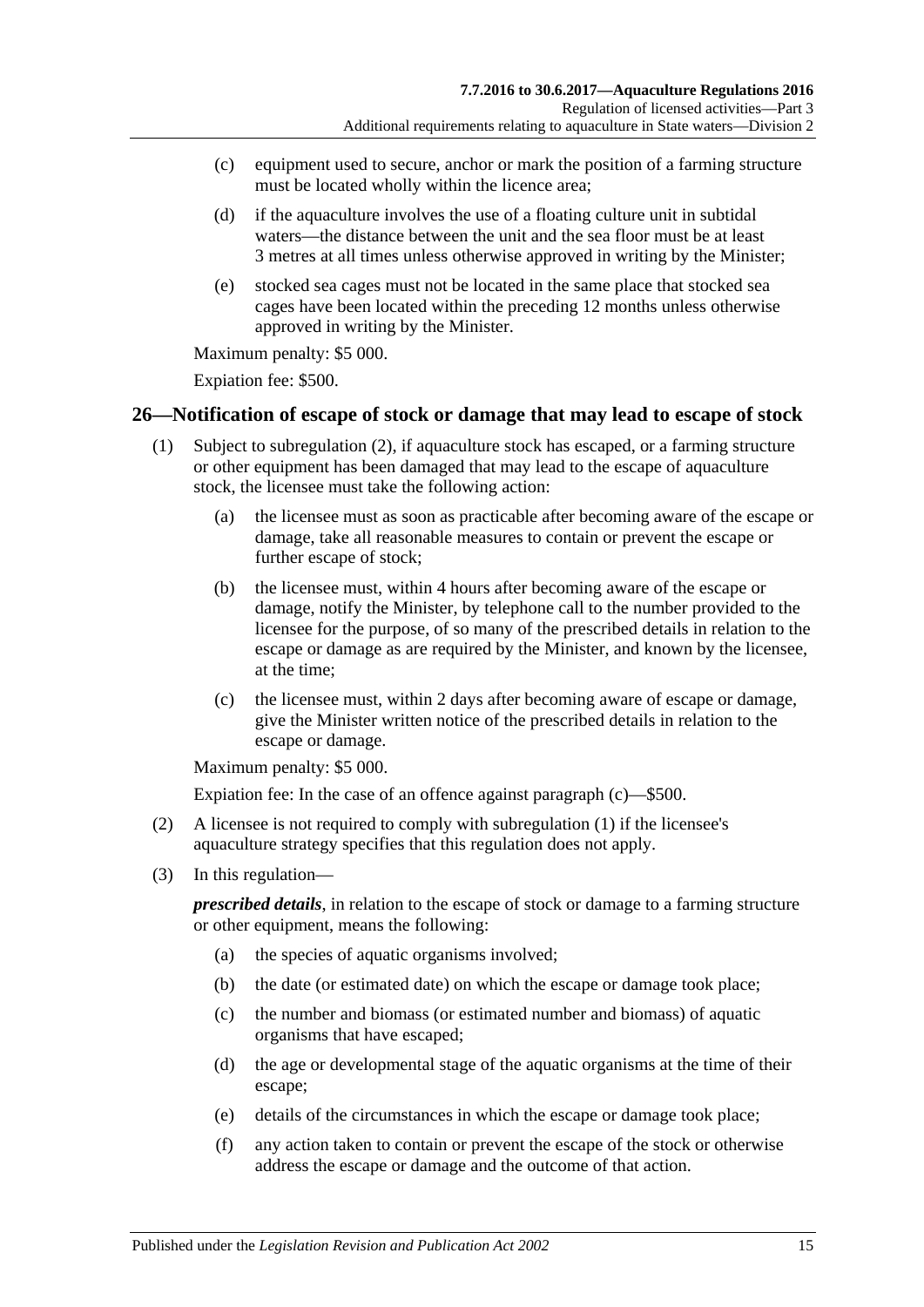## <span id="page-15-0"></span>**27—Notification of entanglement or confinement of protected animals**

- (1) Subject to [subregulation](#page-15-4) (2), if a protected animal becomes entangled or otherwise confined in a farming structure or other equipment used in connection with aquaculture carried on by a licensee, the licensee must take the following action:
	- (a) the licensee must, immediately after becoming aware of the entanglement or confinement, notify the Minister, by telephone call to the number provided to the licensee for the purpose, of so many of the prescribed details in relation to the entanglement or confinement as are known at the time of the notification;
	- (b) the licensee must, within 2 days after becoming aware of the entanglement or confinement, give the Minister written notice of the prescribed details in relation to the entanglement or confinement.

<span id="page-15-5"></span>Maximum penalty: \$7 500.

Expiation fee: In the case of an offence against [paragraph](#page-15-5) (b)—\$500.

- <span id="page-15-4"></span>(2) A licensee is not required to comply with [subregulation](#page-14-3) (1) if the licensee's aquaculture strategy specifies that this regulation does not apply.
- (3) In this regulation—

*prescribed details*, in relation to the entanglement or confinement of an animal, means the following:

- (a) the species of animal;
- (b) the expected period of entanglement or confinement;
- (c) the condition of the animal (to the extent known or reasonably ascertainable);
- (d) details of the circumstances in which the entanglement took place;
- (e) any action taken to free the animal and the outcome of that action;

#### *protected animal* means—

- (a) a protected animal within the meaning of the *[National Parks and Wildlife](http://www.legislation.sa.gov.au/index.aspx?action=legref&type=act&legtitle=National%20Parks%20and%20Wildlife%20Act%201972)  Act [1972](http://www.legislation.sa.gov.au/index.aspx?action=legref&type=act&legtitle=National%20Parks%20and%20Wildlife%20Act%201972)*; or
- (b) a white shark (*Carcharodon carcharias*).

## <span id="page-15-1"></span>**Division 3—Additional requirements relating to aquaculture not in State waters**

#### <span id="page-15-2"></span>**28—Application of Division**

This Division applies to aquaculture licences authorising aquaculture in an area not comprised of State waters or State waters and adjacent land within the meaning of the *[Harbors and Navigation Act](http://www.legislation.sa.gov.au/index.aspx?action=legref&type=act&legtitle=Harbors%20and%20Navigation%20Act%201993) 1993*.

#### <span id="page-15-3"></span>**29—Annual reporting on general environmental matters**

A licensee must, on or before the reporting day in each year, furnish a report to the Minister—

(a) containing the following details (or so many of the following details as may be specified by notice given to the licensee by the Minister) in relation to the preceding reporting year: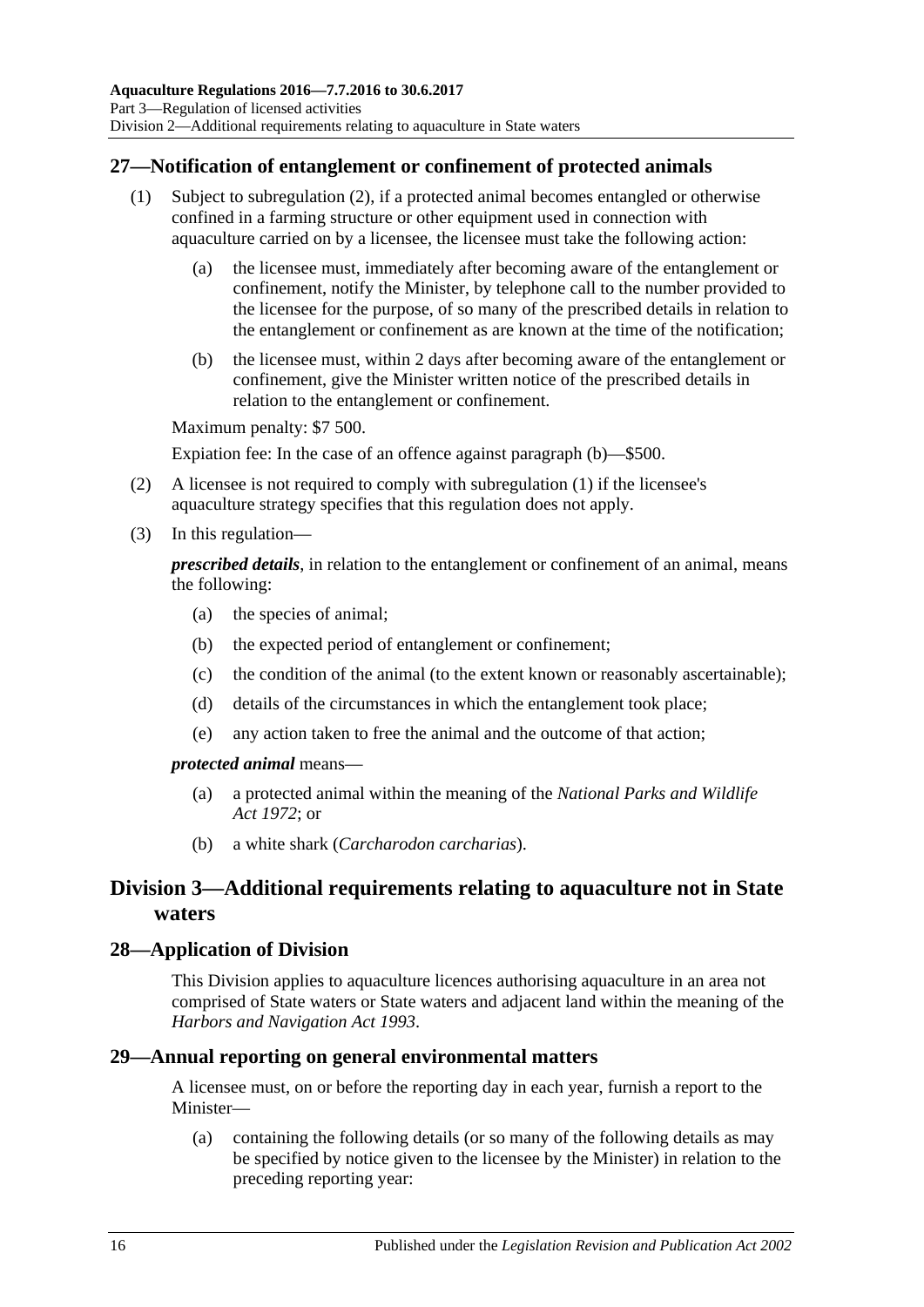- (i) details about water discharged from farming structures, for example—
	- (A) a description of where and how the water has been discharged (including details of bodies of water to which it has been discharged); or
	- (B) a statement of whether the water has been treated before discharge and, if it has, a statement of how the water has been treated; or
	- (C) for each month—the volume in litres of water discharged;
- (ii) details about farming practices carried on by the licensee, for example—
	- (A) the amount and type of supplemental feed used in connection with each farming structure in the licence area; or
	- (B) the amount and type of any chemical substances used in the licence area; or
	- (C) the dates on which the chemical substances were used;
- (iii) if the author of the report is not the licensee—the author's name and address;
- (iv) any other details required by the Minister and specified in the notice; and
- (b) accompanied by a copy of the most recent report (if any) prepared by the licensee under [regulation](#page-16-0) 30 containing the results (if any) of the testing of the water samples provided by the laboratory.

Maximum penalty: \$7 500.

Expiation fee: \$750.

#### <span id="page-16-2"></span><span id="page-16-0"></span>**30—Periodic reporting on aquatic environment**

- (1) The Minister may, by notice in writing to a licensee, require the licensee to prepare, within a period specified in the notice, a report on the condition of the aquatic environment in or around the licence area.
- <span id="page-16-1"></span>(2) A notice under this regulation may require the licensee—
	- (a) to collect evidence of the condition of the aquatic environment by—
		- (i) taking and analysing, in a specified manner (including by the use of services of an accredited laboratory), specified samples of water used for aquaculture under the licence; or
		- (ii) taking any other specified samples or measures; and
	- (b) to prepare and submit to the Minister, in a specified manner and form, a report containing the specified details about the condition of the aquatic environment in or around the licence area found by the evidence collected under [paragraph](#page-16-1) (a).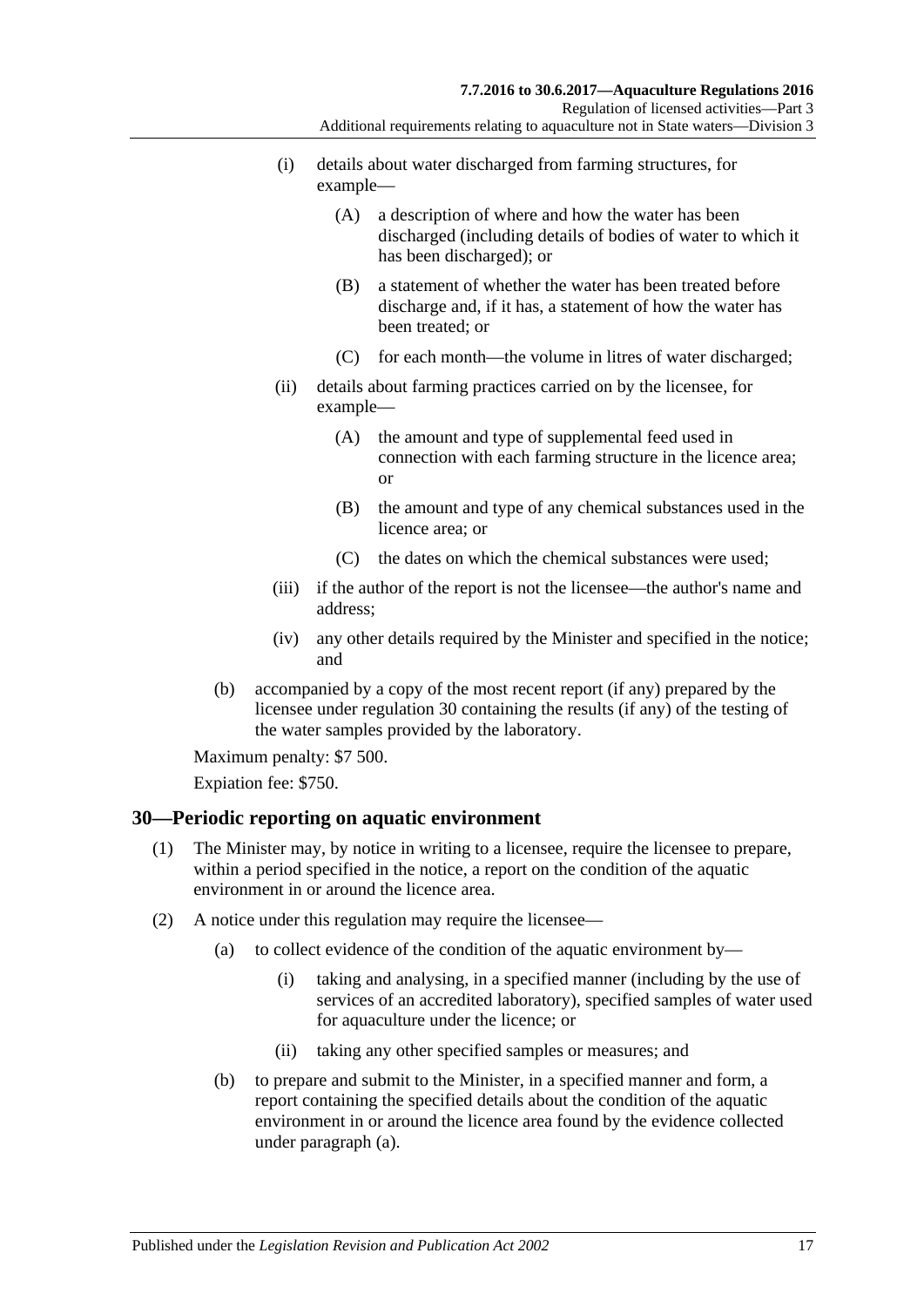(3) A licensee must comply with a notice given under [subregulation](#page-16-2) (1). Maximum penalty: \$7 500. Expiation fee: \$750.

## <span id="page-17-0"></span>**Division 4—Exemptions from environmental reporting requirements**

#### <span id="page-17-1"></span>**31—Exemptions from environmental reporting requirements**

- (1) The Minister may, on application by a licensee, exempt the licensee from the application of [regulation](#page-12-1) 22 or [29](#page-15-3) in respect of a licence area for a period not exceeding 2 years if satisfied—
	- (a) that no aquaculture is to be carried on in that area during that period; or
	- (b) that the scale or intensity of aquaculture to be carried on in that area during that period is so low as to have a negligible or minimal adverse impact on the environment.
- (2) An application for an exemption under this regulation must be made in the manner and form determined by the Minister and must be accompanied by the fee set out in [Schedule](#page-24-0) 1.
- (3) An exemption under this regulation may be granted unconditionally or subject to conditions.
- (4) An exemption under this regulation must be in writing and must specify—
	- (a) the regulation from which the licensee is to be exempted; and
	- (b) the licence area to which the exemption relates; and
	- (c) the conditions (if any) to which the exemption is subject.
- (5) The Minister must, in determining—
	- (a) an application for an exemption under this regulation; or
	- (b) what should be the conditions of such an exemption,

take into account any relevant aquaculture policy and any other matters the Minister considers relevant.

- (6) The Minister may, by further notice in writing, vary or revoke an exemption under this regulation.
- (7) An exemption under this regulation has effect from the date specified in the exemption and remains in force according to its terms for a period (not exceeding 2 years) specified in the exemption or until revoked by the Minister.
- (8) A licensee must comply with the conditions of an exemption under this regulation. Maximum penalty: \$5 000. Expiation fee: \$500.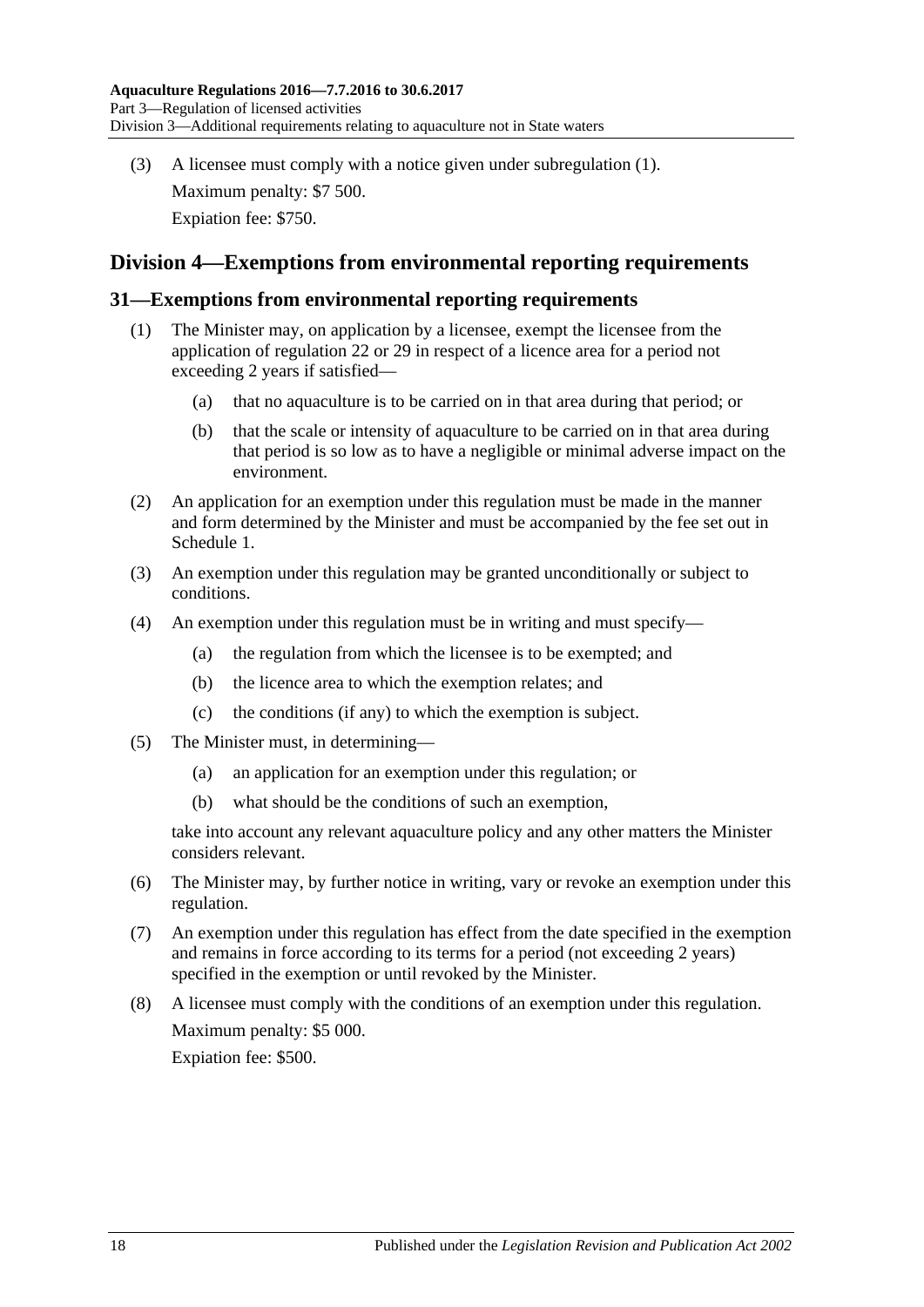## <span id="page-18-0"></span>**Part 4—Division and amalgamation of lease areas and licence areas**

#### <span id="page-18-1"></span>**32—Division of production lease area**

- (1) The Minister may, on application by the holder of a production lease for division of the lease area into separate production lease areas—
	- (a) substitute the original lease with leases of the same kind over the separate lease areas; and
	- (b) substitute the corresponding licences relating to the original lease with corresponding licences relating to the substituted leases.
- (2) The following rules apply to the substitution of leases and corresponding licences under this regulation:
	- (a) there must be no change in the persons holding a lease or corresponding licence;
	- (b) the terms of the substituted leases must be for the balance of the term of the original lease;
	- (c) the lease areas of the substituted leases must together make up the lease area of the original lease;
	- (d) the area in which a licensee is authorised to carry on aquaculture must not be altered;
	- (e) the conditions of a substituted lease or corresponding licence must be the same as the conditions of the original lease or corresponding licence, except for conditions designating a lease area or licence area, conditions relating to marking out the boundaries of a lease area or licence area or conditions relating a licence to a lease.
- (3) An application for division of a lease area into separate lease areas—
	- (a) must be made to the Minister in the manner and form required by the Minister; and
	- (b) must be accompanied by a plan delineating—
		- (i) the lease area of the original lease; and
		- (ii) the licence areas of the corresponding licences relating to the original lease; and
		- (iii) the separate lease areas into which the original lease area is to be divided; and
		- (iv) the licence areas of the corresponding licences that are to relate to the substituted leases over the separate lease areas; and
	- (c) if the public register includes a notation that a specified person has an interest in the original lease—must be accompanied by evidence that the person consents to the division; and
	- (d) must be accompanied by the fee set out in [Schedule](#page-24-0) 1.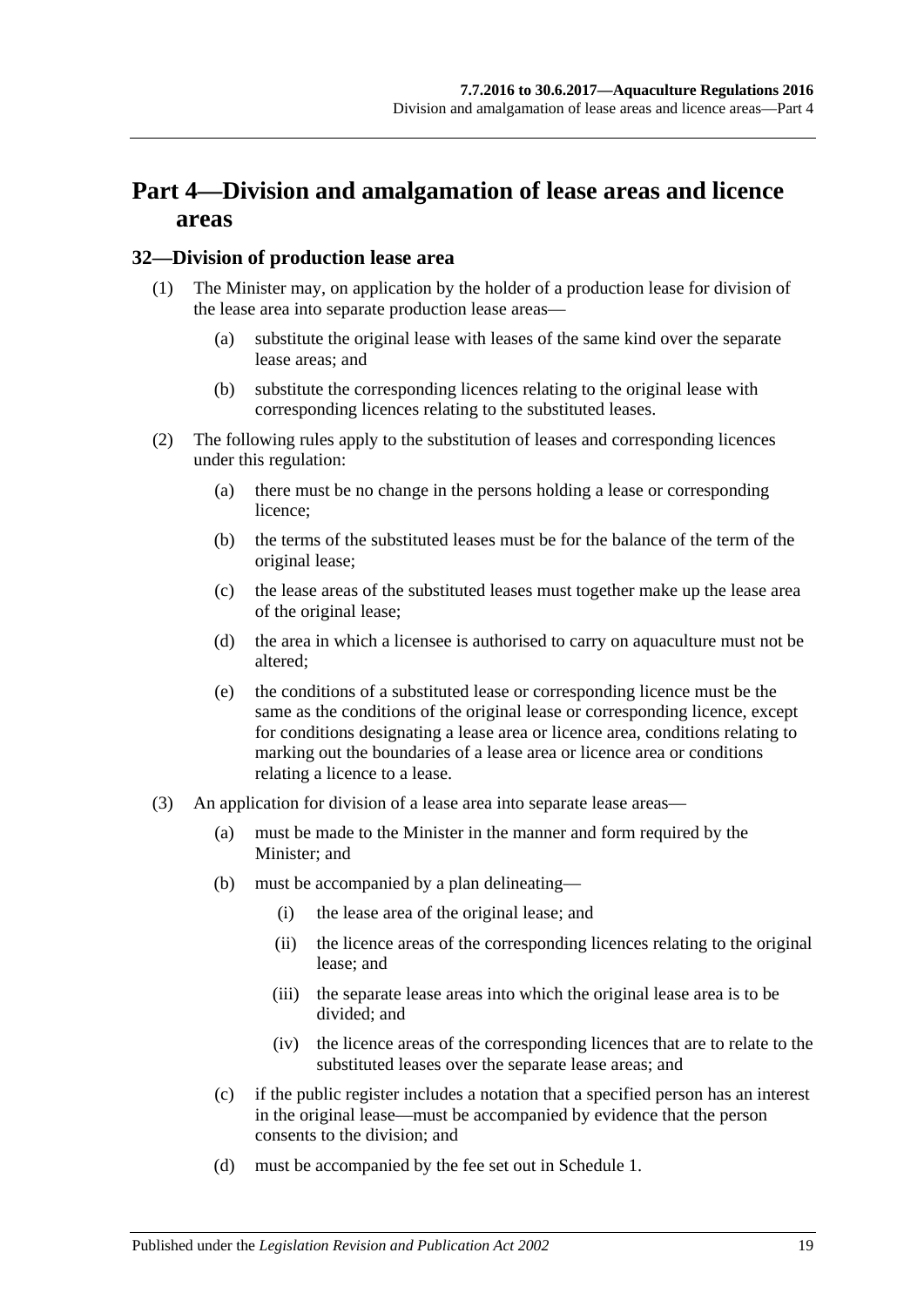(4) While a licensee continues to hold a number of corresponding licences over adjoining licence areas as a result of the substitution of the licences under this regulation, the licences will, for the purposes of these regulations, be treated as a single licence held by the licensee over the aggregate of the adjoining licence areas.

#### <span id="page-19-0"></span>**33—Amalgamation of production lease areas**

- (1) The Minister may, on application by the holder of 2 or more production leases for amalgamation of the lease areas into a single production lease area, substitute the original leases with a production lease over the amalgamated lease area.
- (2) The following rules apply to the substitution of leases under this regulation:
	- (a) the holder of each original lease must be the same person;
	- (b) the substitution must not involve a change in the lessee;
	- (c) the original leases must be of the same class;
	- (d) the substitution must not involve a change in the class of lease;
	- (e) the term of the substituted lease must be for the aggregate of the balance of the terms of the original leases, divided by the number of original leases;
	- (f) the lease areas of the original leases must be adjoining;
	- (g) the lease area of the substituted lease must be the aggregate of the lease areas of the original leases;
	- (h) the substituted lease area must not have more than 6 corners except in exceptional circumstances approved by the Minister;
	- (i) the conditions of the substituted lease must be the same as the conditions of the original leases, except for conditions designating a lease area or conditions relating to marking out the boundaries of a lease area.
- <span id="page-19-1"></span>(3) An application for amalgamation of lease areas—
	- (a) must be made to the Minister in the manner and form required by the Minister; and
	- (b) must be accompanied by a plan delineating—
		- (i) the lease areas of the original leases; and
		- (ii) the licence areas of the corresponding licences relating to the original leases; and
		- (iii) the lease area to be substituted; and
		- (iv) the licence areas of the corresponding licences that are to relate to the substituted lease; and
	- (c) if the public register includes a notation that a specified person has an interest in the original leases—must be accompanied by evidence that the person consents to the amalgamation; and
	- (d) must be accompanied by the fee set out in [Schedule](#page-24-0) 1.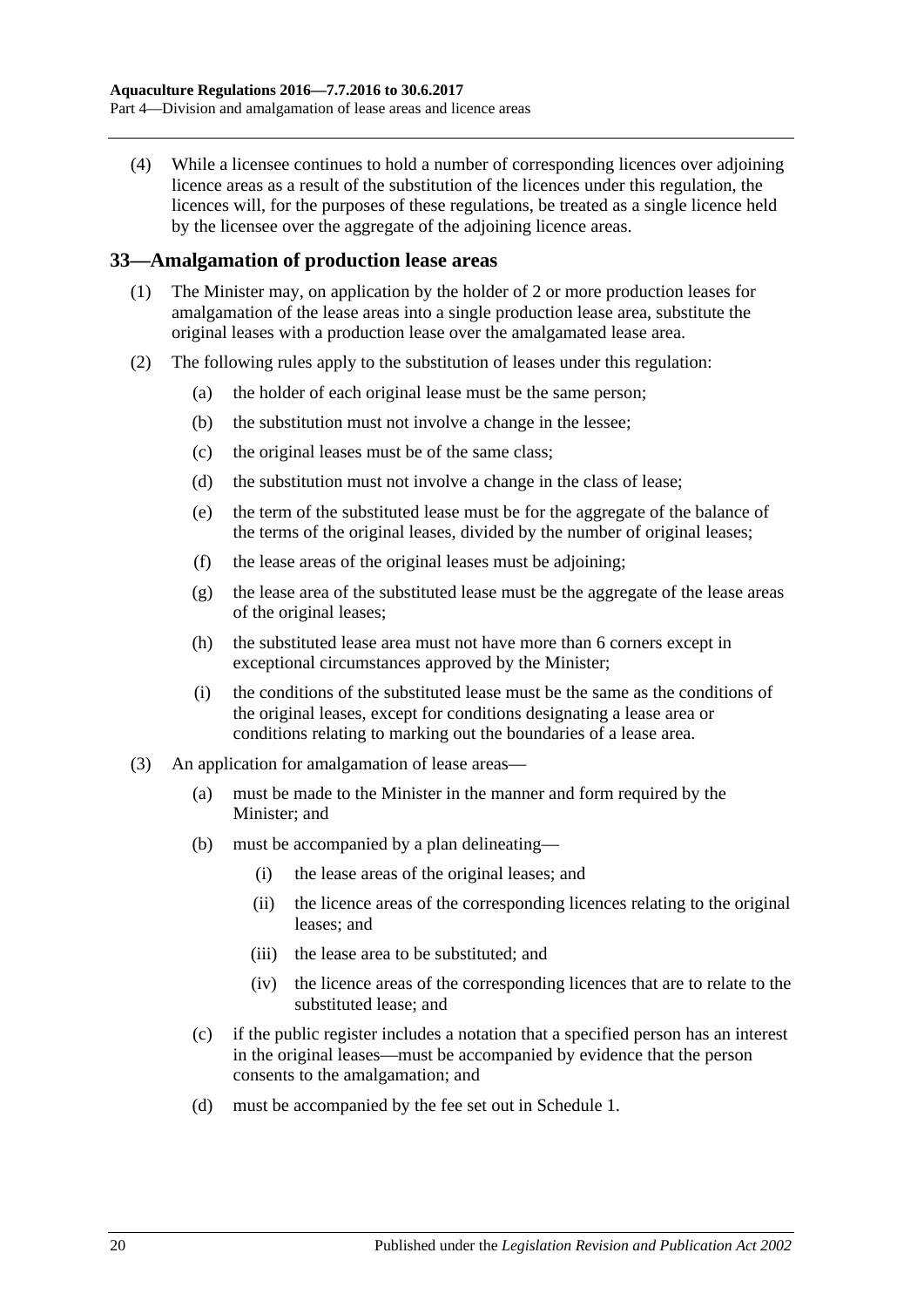#### <span id="page-20-0"></span>**34—Division of licence area**

- (1) The Minister may, on application by the holder of an aquaculture licence for division of the licence area into separate licence areas, substitute the original licence with licences over the separate licence areas.
- (2) The following rules apply to the substitution of licences under this regulation:
	- (a) there must be no change in the persons holding a licence;
	- (b) the terms of the substituted licences must be for the balance of the term of the original licence;
	- (c) the licence areas of the substituted licences must together make up the licence area of the original licence;
	- (d) the conditions of a substituted licence must be the same as the conditions of the original licence, except for conditions designating a licence area or conditions relating to marking out the boundaries of a licence area.
- (3) An application for division of a licence area into separate licence areas—
	- (a) must be made to the Minister in the manner and form required by the Minister; and
	- (b) must be accompanied by a plan delineating—
		- (i) the licence area of the original licence; and
		- (ii) the separate licence areas into which the original licence area is to be divided; and
	- (c) if the public register includes a notation that a specified person has an interest in the original licence—must be accompanied by evidence that the person consents to the division; and
	- (d) must be accompanied by the fee set out in [Schedule](#page-24-0) 1.

#### <span id="page-20-1"></span>**35—Amalgamation of licence areas**

- (1) The Minister may, on application by the holder of 2 or more aquaculture licences for amalgamation of the licence areas into a single licence area (whether or not in connection with an application under [regulation](#page-19-0) 33), substitute the original licences with a licence over the licence area.
- (2) The following rules apply to the substitution of licences under this regulation:
	- (a) the holder of each original licence must be the same person;
	- (b) the substitution must not involve a change in the licensee;
	- (c) the original licences must be of the same class;
	- (d) the substitution must not involve a change in the class of licence;
	- (e) the term of the substituted licence must be—
		- (i) in the case of a corresponding licence—co-extensive with the term of the lease; or
		- (ii) in any other case—for the aggregate of the balance of the terms of the original licences, divided by the number of original licences;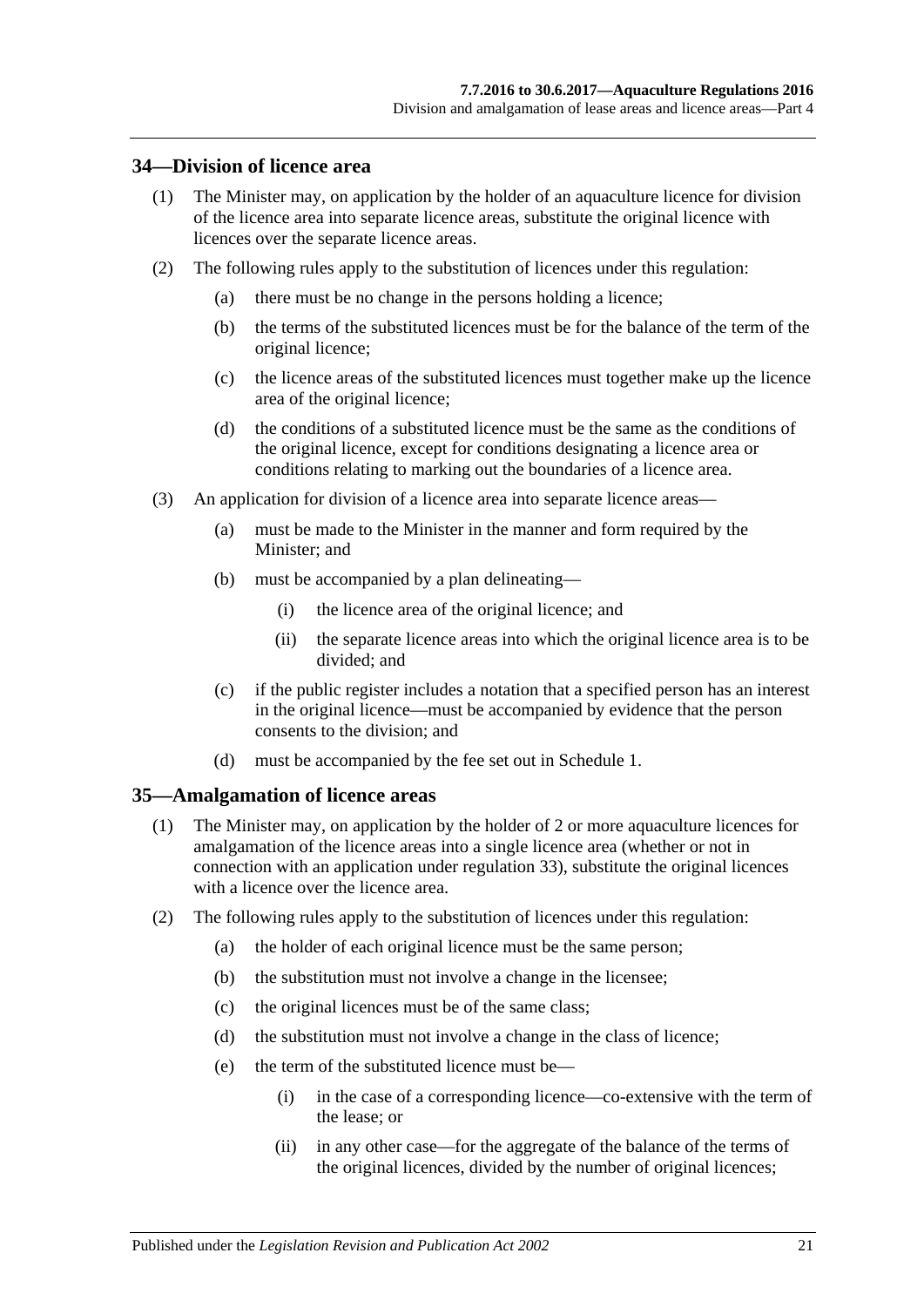- (f) the licence area of the substituted licence must be the aggregate of the licence areas of the original licences;
- (g) the conditions of the substituted licence must be the same as the conditions of the original licences, except for conditions designating a licence area or conditions relating to marking out the boundaries of a licence area.
- (3) An application for amalgamation of licence areas into a single licence area—
	- (a) must be made to the Minister in the manner and form required by the Minister; and
	- (b) must be accompanied by a plan delineating—
		- (i) the licence areas of the original licences; and
		- (ii) the single licence area into which the original licence areas are to be amalgamated; and
	- (c) if the public register includes a notation that a specified person has an interest in the original licences—must be accompanied by evidence that the person consents to the amalgamation; and
	- (d) must be accompanied by the fee set out in [Schedule](#page-24-0) 1.

#### <span id="page-21-0"></span>**36—Minister may require further information**

An applicant under this Part must provide the Minister with any information required by the Minister in connection with the determination of the application, verified, if the Minister so requires, by statutory declaration.

## <span id="page-21-1"></span>**Part 5—Miscellaneous**

## <span id="page-21-2"></span>**37—Classification of licences as category A, B, C or D and classification of variations of licence conditions as simple, standard or complex**

For the purposes of [Schedule](#page-24-0) 1—

- (a) a licence (other than a corresponding licence) is to be classified by the Minister as a category A, category B, category C or category D licence by reference to the Minister's reasonable assumptions as to the level of effort involved in the administration and enforcement of the Act and these regulations in relation to the aquaculture authorised by the licence (with category A representing the least effort and category D the greatest), having regard to the following:
	- (i) the scale and intensity of farming to be carried on under the licence;
	- (ii) any discharge of water from the licence area and the treatment of that water prior to discharge;
	- (iii) whether or not the species to be farmed are native to the locality of the licence area;
	- (iv) the susceptibility of the species to be farmed to notifiable disease within the meaning of the *[Livestock Act](http://www.legislation.sa.gov.au/index.aspx?action=legref&type=act&legtitle=Livestock%20Act%201997) 1997*;
	- (v) any other matters considered relevant by the Minister; and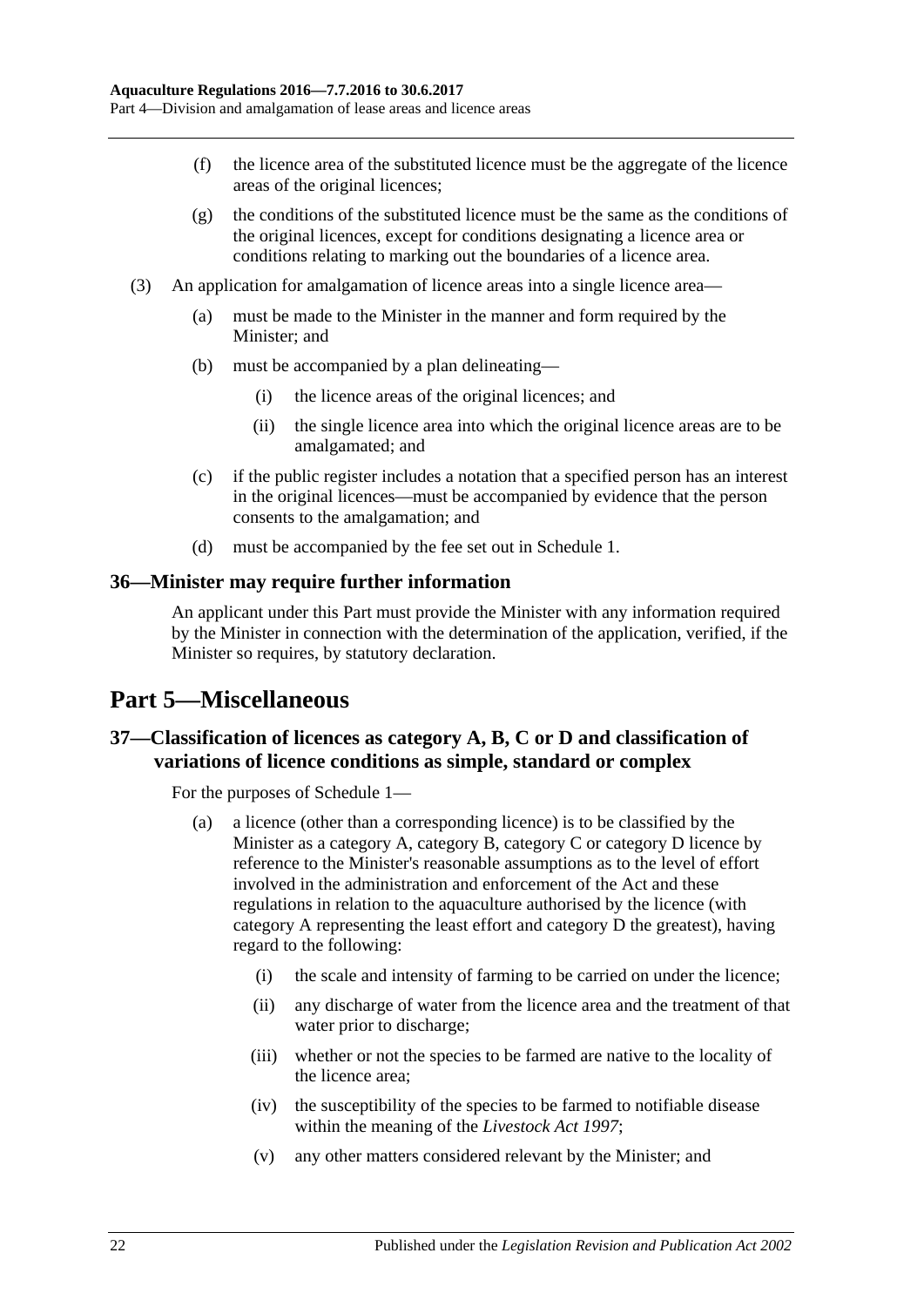- (b) the Minister may vary the classification of a licence by written notice to the licensee; and
- (c) the Minister must classify each variation of licence conditions as a simple, standard or complex variation having regard to the extent to which the variation involves factors affecting the ecological sustainability of aquaculture authorised by the licence, including—
	- (i) whether the variation involves any of the following:
		- (A) a change in the species to be farmed;
		- (B) an increase in the scale or intensity of farming;
		- (C) a change in the type of farming structures or method used;
		- (D) a change that will require reclassification of the licence as a category A, category B, category C or category D licence; and
	- (ii) in addition, in the case of a corresponding licence, a consideration of the following:
		- (A) whether the licence area is in an aquaculture zone (where risks affecting ecological sustainability have been more generally assessed);
		- (B) whether the licence area has previously been farmed;
		- (C) whether the licence area is being varied.

#### <span id="page-22-0"></span>**38—Fee payable on grant of aquaculture licence**

A person who applies for an aquaculture licence must, before the licence is granted, pay to the Minister a fee of an amount calculated by multiplying—

- (a) the annual fee that would have been payable by the person (under [regulation](#page-22-1) 39) had the person held the licence at the last date for payment of the annual fee; and
- (b) the proportion that the number of whole months between the grant of the licence and the next 30 June bears to 12 months.

#### <span id="page-22-1"></span>**39—Annual fees for licences**

- (1) The annual fee payable under section 53(1) of the Act for an aquaculture licence is as set out in [Schedule](#page-24-0) 1.
- (2) If more than 1 fee amount set out in [Schedule](#page-24-0) 1 applies to a corresponding licence, only a single fee amount (being the higher or highest of those amounts) will be payable as the annual fee.
- (3) The Minister may enter into an arrangement with the holder of an aquaculture licence for payment of an annual fee by quarterly instalments.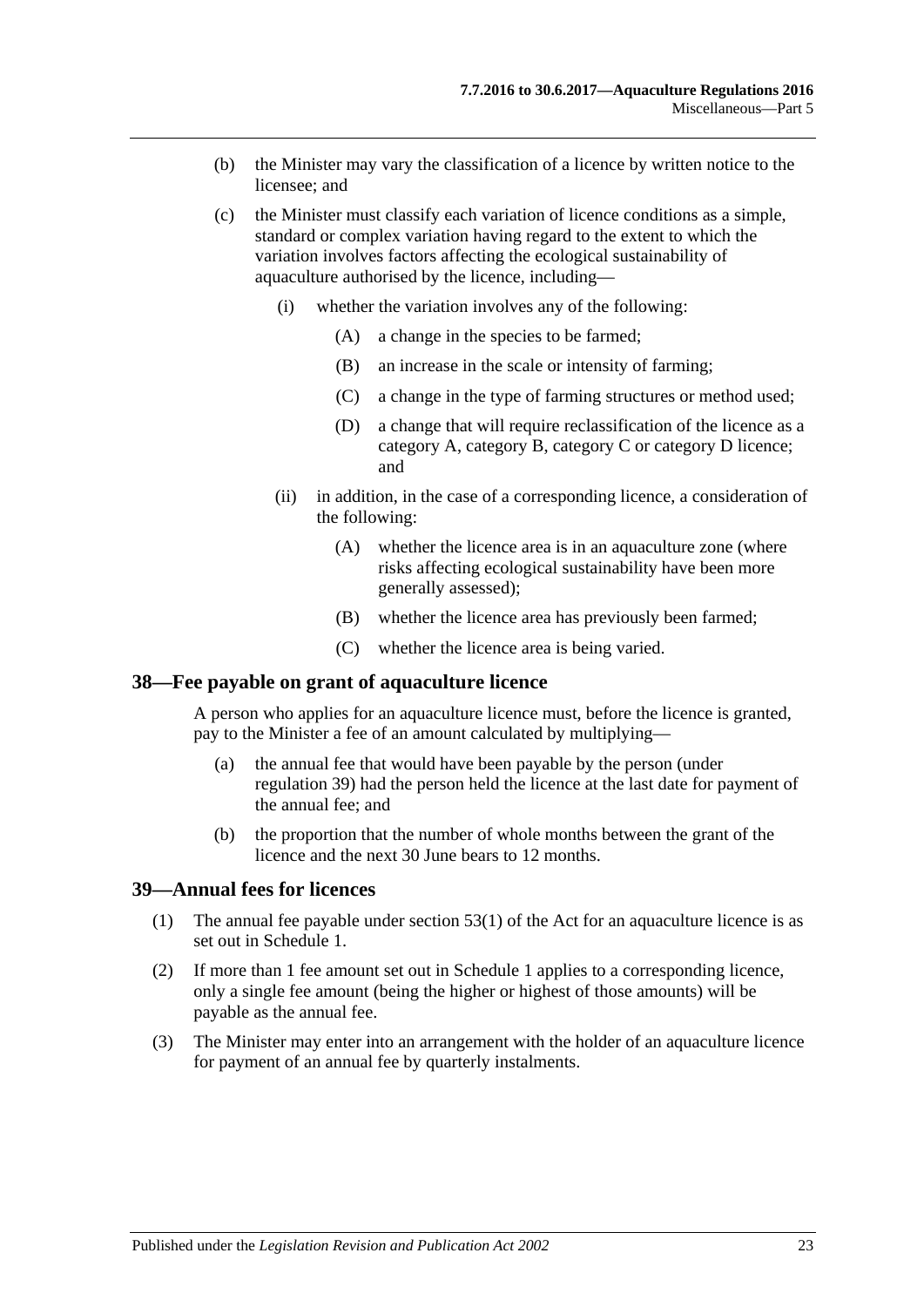- (4) For the purposes of section 53(2) of the Act, the penalty for failure to pay an annual fee is—
	- (a) if the holder of the licence has entered into an arrangement with the Minister for the payment of an annual fee in quarterly instalments—10% of the aggregate of the unpaid instalments for each month (or part of a month) for which the default continues; or
	- (b) in any other case—10% of the annual fee for each month (or part of a month) for which the default continues.

#### <span id="page-23-0"></span>**40—Further fees**

Further fees are payable for the purposes of the Act as set out in [Schedule](#page-24-0) 1.

#### <span id="page-23-1"></span>**41—Waiver or refund of fees**

- (1) The Minister may waive or refund a fee or other amount (or part of a fee or other amount) payable under the Act or these regulations if satisfied that it is appropriate to do so in a particular case.
- (2) The amount of an application fee in [Schedule](#page-24-0) 1 comprising an advertising component must be refunded to the extent that it is not used for advertising in respect of the application.

#### <span id="page-23-2"></span>**42—Recovery of fees etc**

A fee or other amount payable to the Minister under the Act or these regulations may be recovered by the Minister by action in a court of competent jurisdiction as a debt due to the Minister.

#### <span id="page-23-3"></span>**43—Defects in applications**

- (1) The Minister may request an applicant to remedy a defect or deficiency in an application or accompanying document or information required by or under the Act or these regulations.
- (2) The Minister may, in connection with an application under the Act or these regulations relating to a lease or licence (other than an application for the grant of a lease or licence), request the applicant—
	- (a) to pay any outstanding fee or other amount payable under the Act or these regulations by the applicant in respect of the lease or licence; or
	- (b) to provide any outstanding report, return or other information required to be provided under the Act or these regulations by the applicant in respect of the lease or licence.
- (3) If an applicant in relation to whom a request has been made under this regulation fails to comply with the request within 3 months, the Minister may refuse the application.

#### <span id="page-23-4"></span>**44—Exemption from requirement for licence under section 17 of Act**

Section 17 of the Act does not apply to aquaculture carried on through the South Australian Research and Development Institute.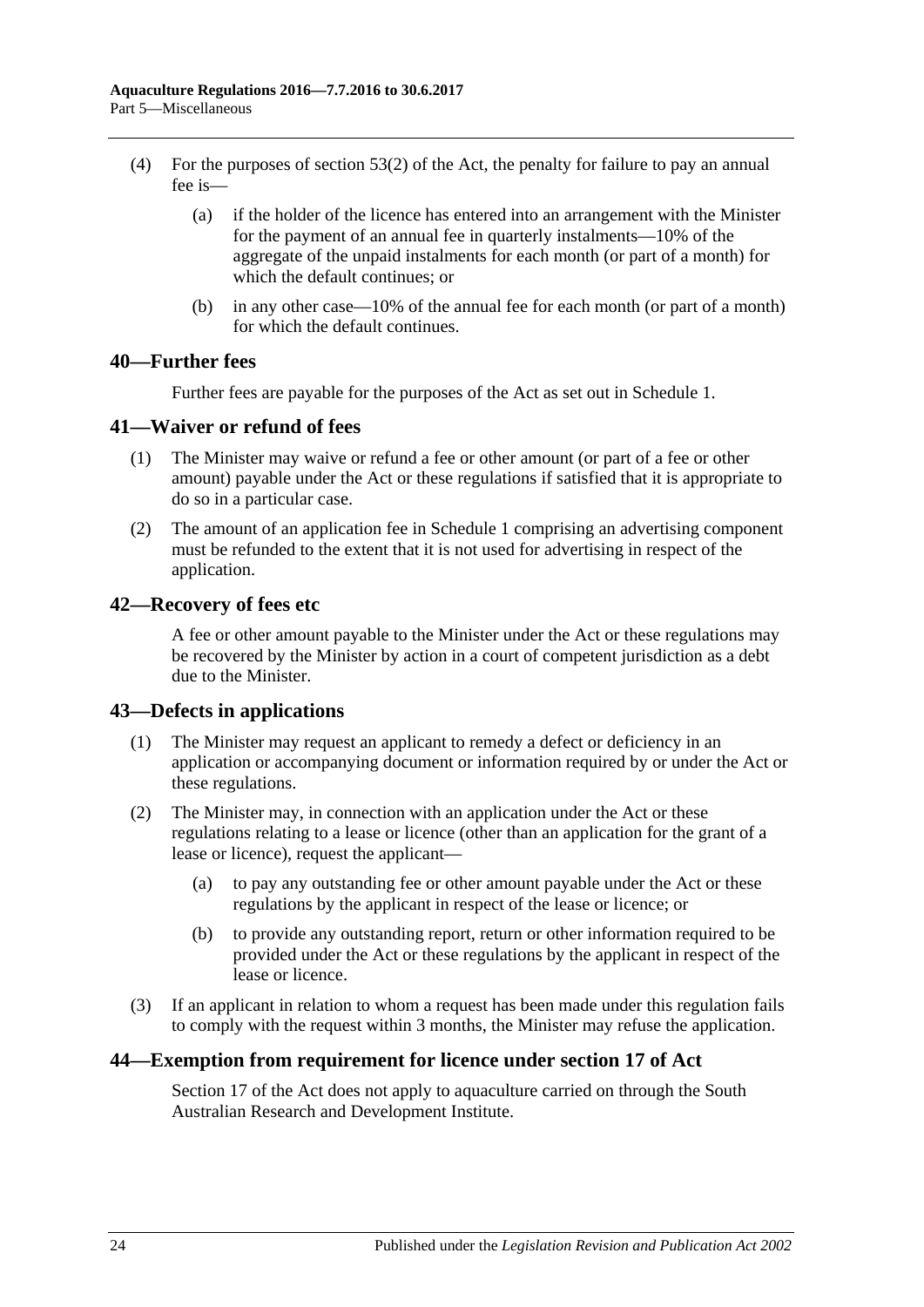# <span id="page-24-0"></span>**Schedule 1—Fees**

#### **Fees relating to aquaculture leases**

| 1 | Application fee for variation of an aquaculture lease or its conditions<br>(section $25A(5)$ of Act)—                   |                                                                                                                             |                                                                                                                                             |                                                                                                                                         |          |  |  |
|---|-------------------------------------------------------------------------------------------------------------------------|-----------------------------------------------------------------------------------------------------------------------------|---------------------------------------------------------------------------------------------------------------------------------------------|-----------------------------------------------------------------------------------------------------------------------------------------|----------|--|--|
|   | (a)                                                                                                                     |                                                                                                                             |                                                                                                                                             | for a variation consisting of or involving—                                                                                             |          |  |  |
|   |                                                                                                                         | (i)                                                                                                                         | the substitution of the lease area (within or outside of an aquaculture<br>zone) where at least 80% of the lease area will remain the same— |                                                                                                                                         |          |  |  |
|   |                                                                                                                         |                                                                                                                             | (A)                                                                                                                                         | if the corresponding licence relating to the lease authorises the<br>farming of prescribed wild caught tuna                             | \$2 343  |  |  |
|   |                                                                                                                         |                                                                                                                             | (B)                                                                                                                                         | in any other case                                                                                                                       | \$3 1 19 |  |  |
|   |                                                                                                                         | (ii)                                                                                                                        |                                                                                                                                             | the substitution of the lease area within an aquaculture zone (other<br>than a variation of a kind referred to in subparagraph $(i)$ )— |          |  |  |
|   |                                                                                                                         |                                                                                                                             | (A)                                                                                                                                         | if the farming of prescribed wild caught tuna is a permitted<br>class of aquaculture in the zone                                        | \$2713   |  |  |
|   |                                                                                                                         |                                                                                                                             | (B)                                                                                                                                         | in any other case                                                                                                                       | \$3871   |  |  |
|   |                                                                                                                         | (iii)                                                                                                                       |                                                                                                                                             | the substitution of the lease area outside of an aquaculture zone<br>(other than a variation of a kind referred to in subparagraph (i)) | \$4 642  |  |  |
|   | (b)                                                                                                                     |                                                                                                                             |                                                                                                                                             | for a variation of any other kind                                                                                                       | \$819    |  |  |
| 2 | Application fee for consent to transfer a production lease (section 39(2) of Act)—                                      |                                                                                                                             |                                                                                                                                             |                                                                                                                                         |          |  |  |
|   | (a)                                                                                                                     |                                                                                                                             | for the transfer of 1 lease                                                                                                                 |                                                                                                                                         |          |  |  |
|   | (b)                                                                                                                     |                                                                                                                             |                                                                                                                                             | for the transfer of each additional lease if the parties involved in the<br>transfer are the same as for the first transfer             | \$607    |  |  |
| 3 |                                                                                                                         | \$1 002<br>Application fee for division of a production lease area into separate lease areas<br>(regulation 32)             |                                                                                                                                             |                                                                                                                                         |          |  |  |
| 4 |                                                                                                                         | Application fee for amalgamation of 2 or more production lease areas into a single<br>\$1 230<br>lease area (regulation 33) |                                                                                                                                             |                                                                                                                                         |          |  |  |
|   |                                                                                                                         |                                                                                                                             | Fees relating to aquaculture licences                                                                                                       |                                                                                                                                         |          |  |  |
| 5 | Application fee for a corresponding licence (section 22(2d) of Act)—                                                    |                                                                                                                             |                                                                                                                                             |                                                                                                                                         |          |  |  |
|   | in the case of a corresponding licence authorising activities other than<br>(a)<br>research within an aquaculture zone- |                                                                                                                             |                                                                                                                                             |                                                                                                                                         |          |  |  |
|   |                                                                                                                         | (i)                                                                                                                         |                                                                                                                                             | administrative component                                                                                                                | \$2 360  |  |  |
|   |                                                                                                                         | (ii)                                                                                                                        |                                                                                                                                             | advertising component                                                                                                                   | \$1478   |  |  |
|   | (b)                                                                                                                     |                                                                                                                             | aquaculture zone-                                                                                                                           | in the case of a corresponding licence authorising research within an                                                                   |          |  |  |
|   |                                                                                                                         | (i)                                                                                                                         |                                                                                                                                             | administrative component                                                                                                                | \$3 632  |  |  |
|   |                                                                                                                         | (ii)                                                                                                                        |                                                                                                                                             | advertising component                                                                                                                   | \$1478   |  |  |
|   | (c)                                                                                                                     |                                                                                                                             | in the case of any corresponding licence outside of an aquaculture zone—                                                                    |                                                                                                                                         |          |  |  |
|   |                                                                                                                         | (i)                                                                                                                         |                                                                                                                                             | administrative component                                                                                                                | \$3 632  |  |  |
|   |                                                                                                                         | (ii)                                                                                                                        |                                                                                                                                             | advertising component                                                                                                                   | \$1478   |  |  |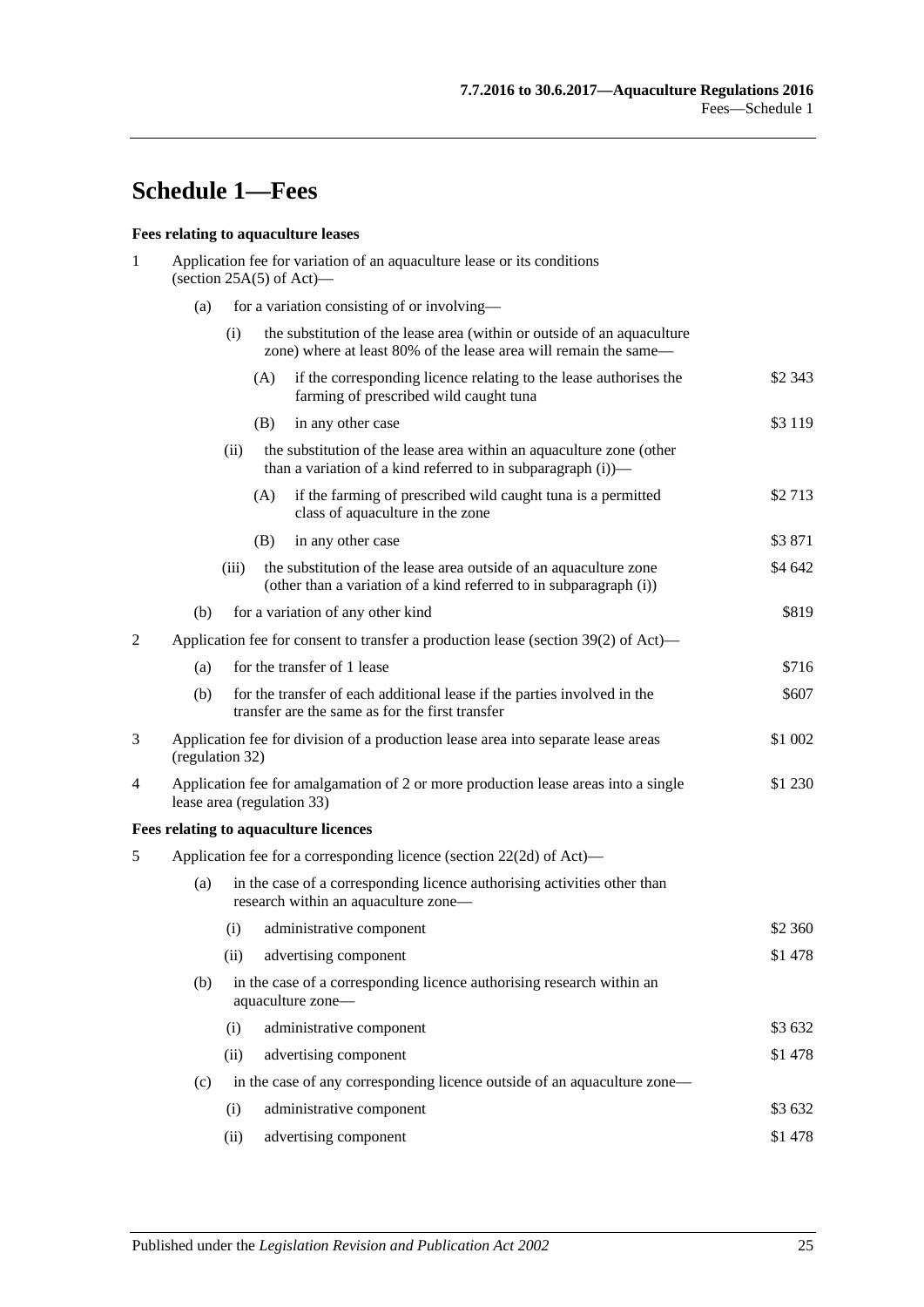| $Act)$ — |                                                                                                                   | Application fee for a licence other than a corresponding licence (section 49 of                                                                               |         |
|----------|-------------------------------------------------------------------------------------------------------------------|---------------------------------------------------------------------------------------------------------------------------------------------------------------|---------|
| (a)      |                                                                                                                   | for a category A licence—                                                                                                                                     |         |
|          | (i)                                                                                                               | administrative component                                                                                                                                      | \$2 633 |
|          | (ii)                                                                                                              | advertising component                                                                                                                                         | \$1478  |
| (b)      |                                                                                                                   | for a category B licence—                                                                                                                                     |         |
|          | (i)                                                                                                               | administrative component                                                                                                                                      | \$2633  |
|          | (ii)                                                                                                              | advertising component                                                                                                                                         | \$1478  |
| (c)      | for a category C licence—                                                                                         |                                                                                                                                                               |         |
|          | (i)                                                                                                               | administrative component                                                                                                                                      | \$4 151 |
|          | (ii)                                                                                                              | advertising component                                                                                                                                         | \$1478  |
| (d)      |                                                                                                                   | for a category D licence—                                                                                                                                     |         |
|          | (i)                                                                                                               | administrative component                                                                                                                                      | \$4 150 |
|          | (ii)                                                                                                              | advertising component                                                                                                                                         | \$1478  |
|          |                                                                                                                   | Application fee for renewal of an aquaculture licence other than a corresponding<br>licence (section 50A of Act)—                                             |         |
| (a)      |                                                                                                                   | for the renewal of 1 licence                                                                                                                                  | \$716   |
| (b)      | for the renewal of each additional licence if the parties to the licence are<br>the same as for the first renewal |                                                                                                                                                               | \$650   |
| Note-    |                                                                                                                   |                                                                                                                                                               |         |
|          |                                                                                                                   | A corresponding licence is, under section $22(2b)$ of the Act, renewed on<br>the renewal of the relevant lease without the requirement for an<br>application. |         |
| of Act)- |                                                                                                                   | Application fee for variation of conditions of an aquaculture licence (section 52(6)                                                                          |         |
| (a)      |                                                                                                                   | in the case of a corresponding licence—                                                                                                                       |         |
|          | (i)                                                                                                               | for a simple variation                                                                                                                                        | \$1 450 |
|          | (ii)                                                                                                              | for a standard variation                                                                                                                                      | \$1918  |
|          | (iii)                                                                                                             | for a complex variation                                                                                                                                       | \$3632  |
| (b)      | in the case of a licence other than a corresponding licence—                                                      |                                                                                                                                                               |         |
|          | (i)                                                                                                               | for a simple variation                                                                                                                                        | \$635   |
|          | (ii)                                                                                                              | for a standard variation                                                                                                                                      | \$745   |
|          | (iii)                                                                                                             | for a complex variation                                                                                                                                       | \$1907  |
| $Act)$ — |                                                                                                                   | Application fee for consent to transfer an aquaculture licence (section 55(4) of                                                                              |         |
| (a)      |                                                                                                                   | in the case of a corresponding licence-                                                                                                                       |         |
|          | (i)                                                                                                               | for the transfer of 1 licence                                                                                                                                 | \$716   |
|          | (ii)                                                                                                              | for the transfer of each additional licence if the parties involved in<br>the transfer are the same as for the first transfer                                 | \$607   |
| (b)      |                                                                                                                   | in the case of a licence other than a corresponding licence—                                                                                                  |         |
|          | (i)                                                                                                               | for the transfer of 1 licence                                                                                                                                 | \$716   |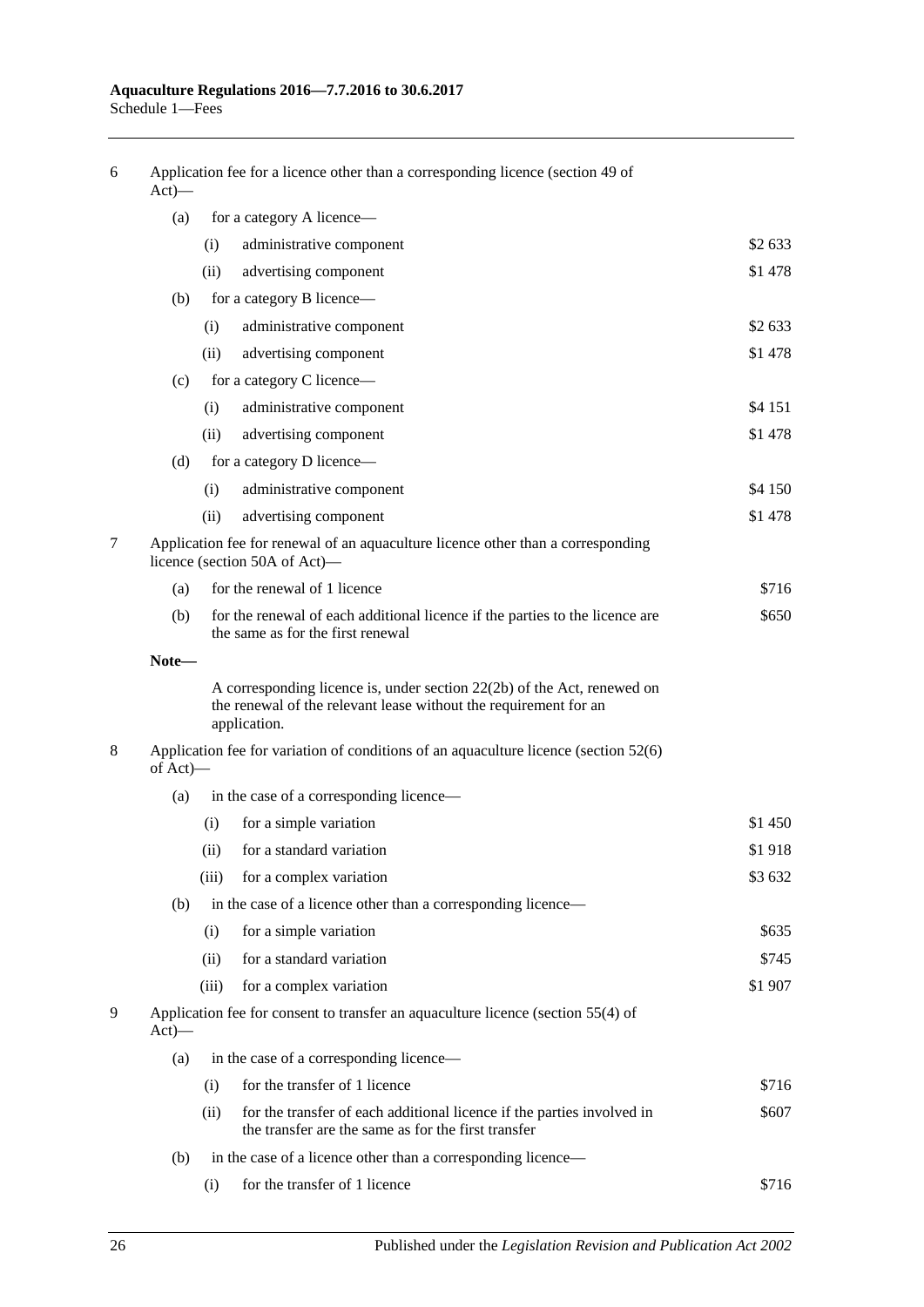|    |                                                                                                                                                                                     | (ii)<br>for the transfer of each additional licence if the parties involved in<br>the transfer are the same as for the first transfer | \$607                                                                                           |  |  |  |
|----|-------------------------------------------------------------------------------------------------------------------------------------------------------------------------------------|---------------------------------------------------------------------------------------------------------------------------------------|-------------------------------------------------------------------------------------------------|--|--|--|
| 10 | Application fee for consent to surrender an aquaculture licence other than a<br>corresponding licence (section $56(3)(c)$ of Act)                                                   | \$560                                                                                                                                 |                                                                                                 |  |  |  |
| 11 | Application fee for exemption from environmental reporting requirements<br>\$142<br>(regulation 31)                                                                                 |                                                                                                                                       |                                                                                                 |  |  |  |
| 12 | \$964<br>Application fee for division of a licence area into separate licence areas<br>(regulation 34)                                                                              |                                                                                                                                       |                                                                                                 |  |  |  |
| 13 | \$1 230<br>Application fee for amalgamation of 2 or more licence areas into a single licence<br>area (regulation 35)                                                                |                                                                                                                                       |                                                                                                 |  |  |  |
| 14 | Annual fee for a corresponding licence (section 53(1) of Act) for the financial year<br>commencing on 1 July 2016 and for each subsequent financial year-                           |                                                                                                                                       |                                                                                                 |  |  |  |
|    | (a)                                                                                                                                                                                 | for an aquaculture licence to farm prescribed wild caught tuna                                                                        | \$12 379                                                                                        |  |  |  |
|    | (b)                                                                                                                                                                                 | for an aquaculture licence to farm finfish other than prescribed wild<br>caught tuna                                                  | \$7 160                                                                                         |  |  |  |
|    | (c)                                                                                                                                                                                 | for an aquaculture licence to farm abalone in a subtidal area                                                                         | \$5489                                                                                          |  |  |  |
|    | (d)                                                                                                                                                                                 | for an aquaculture licence to farm mussels in a subtidal area                                                                         | \$1 018                                                                                         |  |  |  |
|    | (e)                                                                                                                                                                                 | for an aquaculture licence to farm molluscs (other than abalone and<br>mussels) in a subtidal area                                    | \$2 109                                                                                         |  |  |  |
|    | (f)                                                                                                                                                                                 | for an aquaculture licence to farm molluscs (including abalone, but not<br>including oysters) in an intertidal area                   | \$2 073                                                                                         |  |  |  |
|    | (g)                                                                                                                                                                                 | for an aquaculture licence to farm oysters in an intertidal area                                                                      | \$392 plus \$213 for<br>each hectare<br>(rounded to<br>2 decimal places)<br>in the licence area |  |  |  |
|    | (h)                                                                                                                                                                                 | for an aquaculture licence to farm algae                                                                                              | \$1924                                                                                          |  |  |  |
|    | (i)                                                                                                                                                                                 | for an aquaculture licence authorising the storage of sea cages                                                                       | \$1924                                                                                          |  |  |  |
| 15 | Annual fee for a licence other than a corresponding licence (section $53(1)$ of Act)<br>for the financial year commencing on 1 July 2016 and for each subsequent financial<br>year— |                                                                                                                                       |                                                                                                 |  |  |  |
|    | (a)                                                                                                                                                                                 | for a category A licence                                                                                                              | \$503                                                                                           |  |  |  |
|    | (b)                                                                                                                                                                                 | for a category B licence                                                                                                              | \$1 057                                                                                         |  |  |  |
|    | (c)                                                                                                                                                                                 | for a category C licence                                                                                                              | \$2 664                                                                                         |  |  |  |
|    | (d)                                                                                                                                                                                 | for a category D licence                                                                                                              | \$4726                                                                                          |  |  |  |
|    | <b>Miscellaneous fees</b>                                                                                                                                                           |                                                                                                                                       |                                                                                                 |  |  |  |
| 16 | Application fee for a notation on the register that a specified person has an interest<br>\$184<br>in a lease or licence (section $80(2a)$ of Act)                                  |                                                                                                                                       |                                                                                                 |  |  |  |

# <span id="page-26-0"></span>**Schedule 2—Revocation and transitional provisions Part 1—Revocation of** *Aquaculture Regulations 2005*

## <span id="page-26-1"></span>**1—Revocation of** *Aquaculture Regulations 2005*

The *[Aquaculture Regulations](http://www.legislation.sa.gov.au/index.aspx?action=legref&type=subordleg&legtitle=Aquaculture%20Regulations%202005) 2005* are revoked.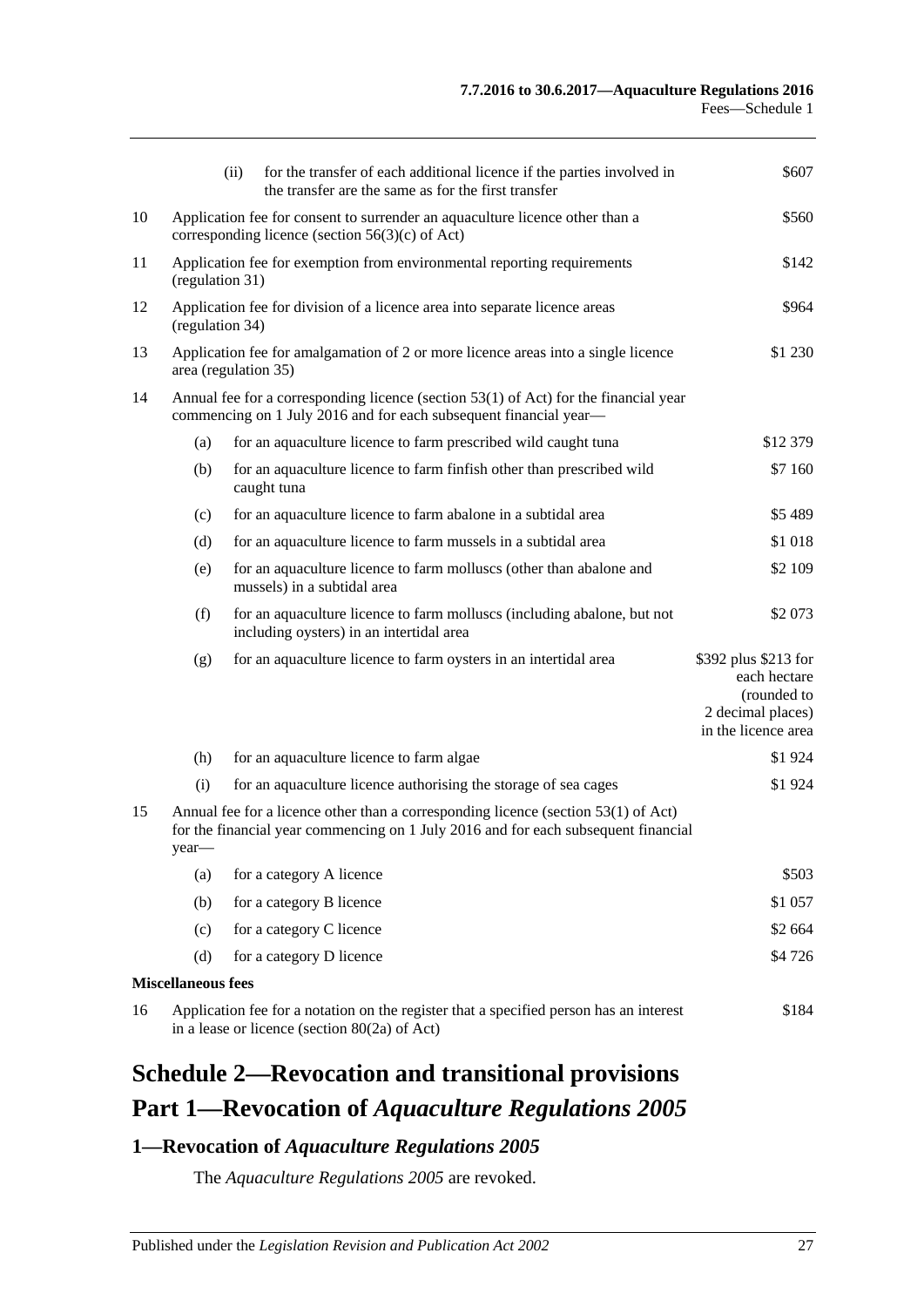# **Part 2—Transitional provisions**

## <span id="page-27-0"></span>**2—Interpretation**

In this Part—

*revoked regulations* means the *[Aquaculture Regulations](http://www.legislation.sa.gov.au/index.aspx?action=legref&type=subordleg&legtitle=Aquaculture%20Regulations%202005) 2005* revoked under Part 1.

#### <span id="page-27-1"></span>**3—Use of chemical substances**

An approval of the Minister obtained by a licensee to use a substance in a particular way and in force under regulation  $10(1)(b)$  of the revoked regulations immediately before the commencement of this clause will be taken to continue, on and from that commencement, as an approval under [regulation](#page-5-6) 10(1)(b) of these regulations in relation to the use of that substance by the licensee.

#### <span id="page-27-2"></span>**4—Aquaculture strategies**

- (1) Subject to [subclause](#page-27-6) (2), if a licensee had a strategy approved by the Minister and in place under regulation 19 of the revoked regulations immediately before the commencement of this clause, the strategy will be taken to continue for the licensee, on and from that commencement, as an individual aquaculture strategy under [Part](#page-10-0) 3 Division [2 Subdivision](#page-10-0) 2 of these regulations.
- <span id="page-27-6"></span>(2) If, on the commencement of this clause, a sector-based aquaculture strategy is in place for the industry sector to which the licensee belongs, the licensee will be taken to have adopted that strategy on that commencement.

#### <span id="page-27-3"></span>**5—Farming structures**

An approval by the Minister obtained by a licensee of a unit to sea floor distance and in force under regulation  $17(1)(d)$  of the revoked regulations immediately before the commencement of this clause will be taken to continue, on and from that commencement, as an approval under [regulation](#page-14-4) 25(d) of these regulations in relation to that matter and that licensee.

#### <span id="page-27-4"></span>**6—Amalgamation of production lease areas**

An approval of the Minister obtained in relation to the number of corners of a substituted lease area and in force under regulation  $30(2)(h)$  of the revoked regulations immediately before the commencement of this clause will be taken to continue, on and from that commencement, as an approval under [regulation](#page-19-1) 33(2)(h) of these regulations in relation to that matter and that lease holder.

#### <span id="page-27-5"></span>**7—Classifications of licences and variations of licences to continue**

A classification by the Minister of a licence, or variation of a licence, under regulation 34 of the revoked regulations, will be taken to continue, on and from that commencement, as a classification of a licence, or variation of a licence, under [regulation](#page-21-2) 37 of these regulations.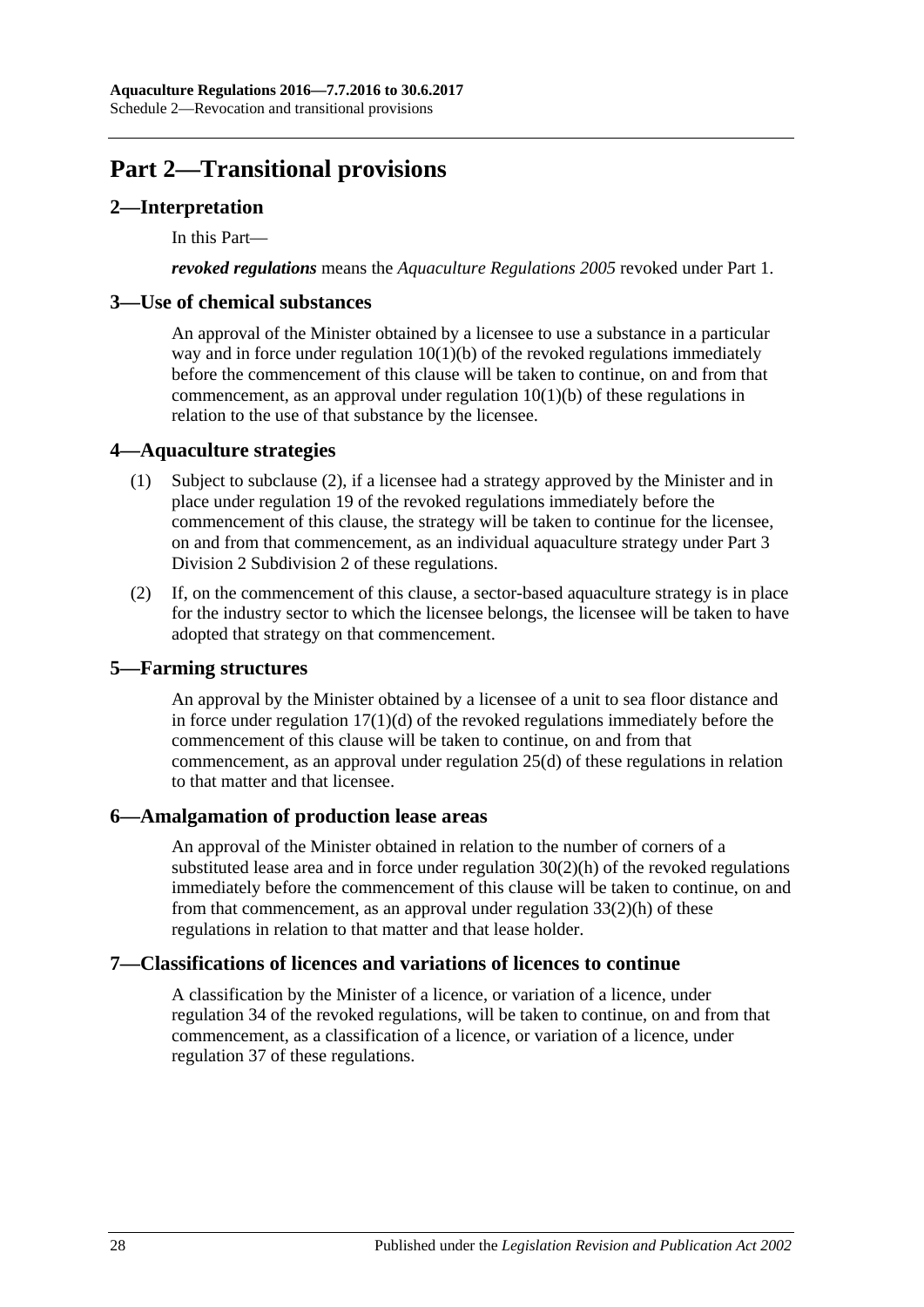## <span id="page-28-0"></span>**8—Preserved provisions to continue for licences pending classification**

If a licence in force immediately before the commencement of these regulations is not, on that commencement, classified as a category A, category B, category C or category D licence under [regulation](#page-21-2) 37 of these regulations, the revoked regulations as in force on 21 July 2015 will continue to apply in relation to the licence until such time as the licence is so classified under these regulations.